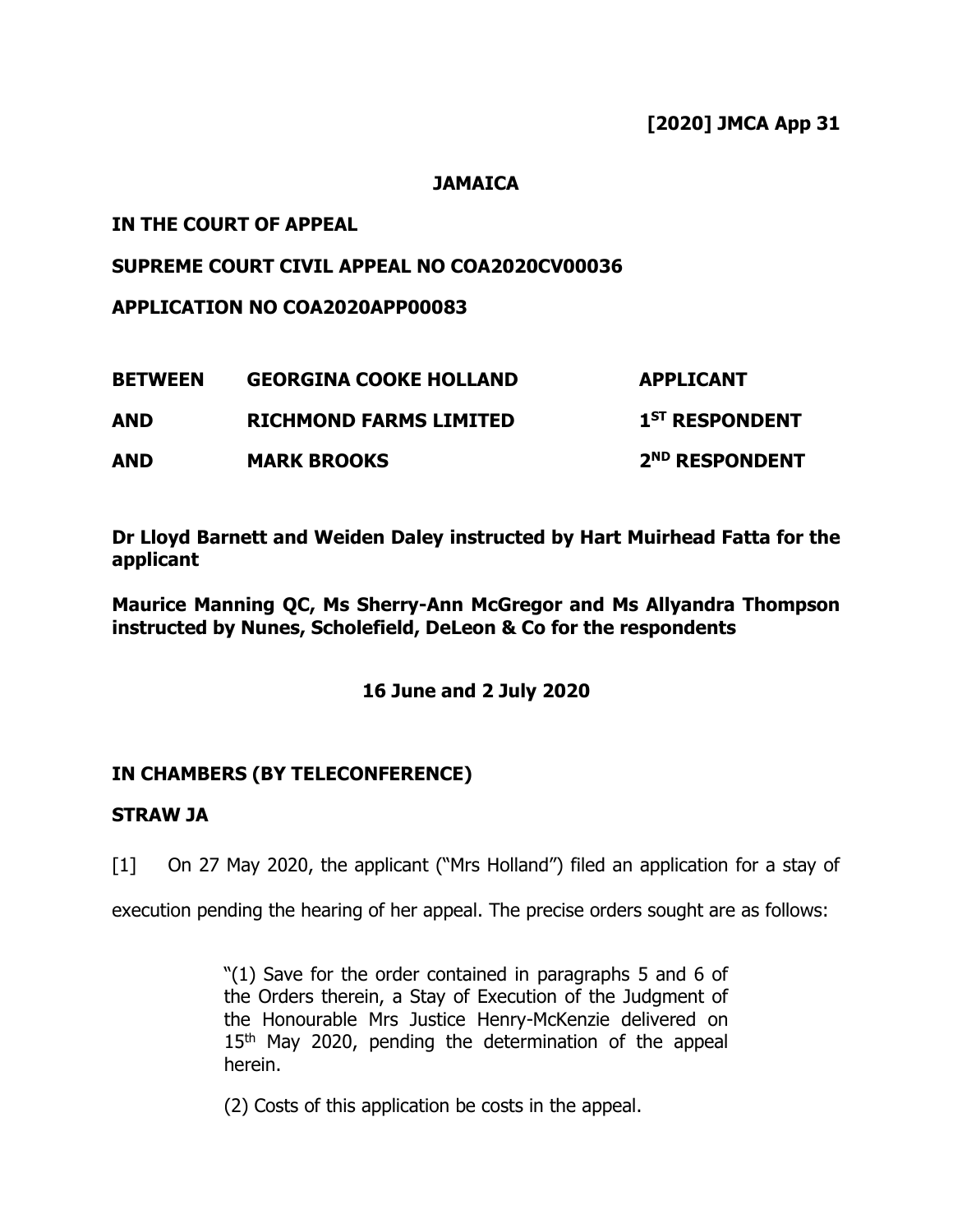(3) Such further order(s) as to the Honourable Court seems just."

[2] On 5 June 2020, my sister Foster-Pusey JA made the following orders:

"1. Except as outlined in paragraph 2 below, save for the orders contained in paragraphs 5 and 6 of the orders therein, a stay of execution of the judgment of the Honourable Mrs. Justice Henry McKenzie delivered on 15 May 2020 is granted until 16 June 2020 at 2:00 pm pending the inter partes hearing scheduled for said date and time or until otherwise determined by this court.

2. The interim injunction granted on 12 March 2015 and further extended by the Honourable Mrs. Justice Henry McKenzie on 15 May 2020 is hereby extended until the inter partes hearing scheduled for 16 June 2020 at 2:00 pm or until otherwise determined by this court.

3. The inter partes hearing is scheduled for 16 June 2020 at 2:00 pm.

4. Costs of this application be determined at the inter partes hearing.

5. The applicant shall file and serve this order on the respondent."

[3] On 16 June 2020, after hearing oral submissions on behalf of the parties, I

reserved my decision and made an order further extending the orders of Foster-Pusey

JA contained in paragraphs 1 and 2, with respect to the stay of execution and the

interim injunction, until the delivery of my judgment.

# **The judgment in respect of which the stay of execution is being sought**

[4] The judgment of Henry-McKenzie J, referred to in the application, was delivered

on 15 May 2020 in the following terms: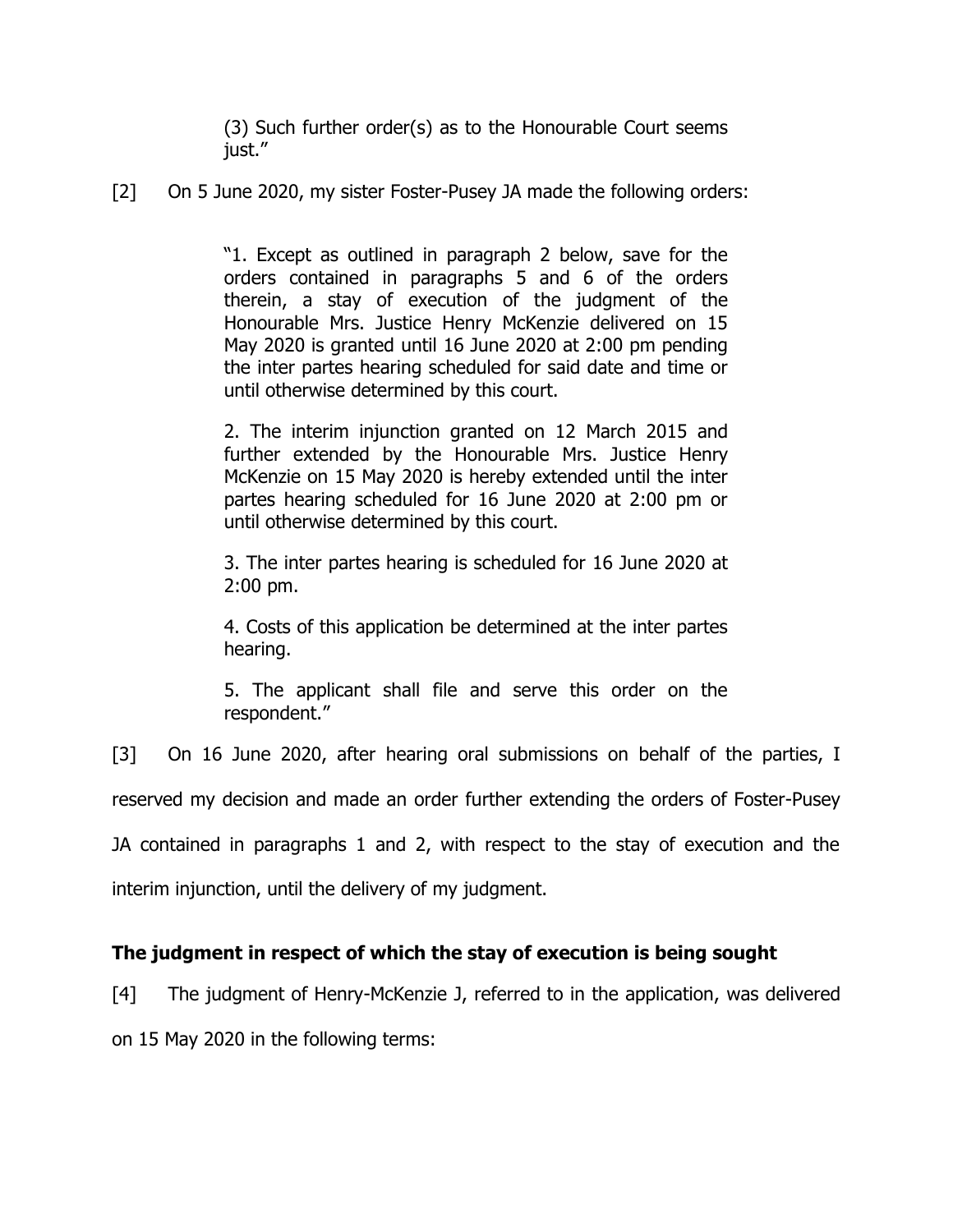"1. Summary Judgment is entered in favour of the  $1<sup>st</sup>$ Claimant on its claim for the sum of One Hundred and Five Thousand United States Dollars (US\$105,000.00), together with interest thereon at the rate of six percent (6%) per annum from October 26, 2012 to May 15, 2020 [.]

2. Summary Judgment is entered in favour of the 2<sup>nd</sup> Claimant on his claim for the sum of Fifty-Four Thousand United States Dollars (US\$54,000.00), together with interest thereon at the rate of six percent (6%) per annum from October 26, 2012 to May 15, 2020.

3. Costs to the  $1<sup>st</sup>$  and  $2<sup>nd</sup>$  claimants, to be taxed if not agreed.

4. Interim injunction granted on March 12, 2015 is further extended until further orders of this court, or the Court of Appeal.

5. Leave to appeal is granted.

6. Stay of enforcement of summary judgment is granted for twenty-eight days from the date hereof.

7. Claimants' Attorneys-at-Law are to prepare, file and serve orders herein."

[5] Counsel for Mrs Holland, Dr Barnett, clarified that despite the wording of the order being sought, a stay was not being sought in respect of the interim injunction contained in paragraph 4 of the order of Henry-McKenzie J. What was actually being sought was a stay of the order at paragraphs 1, 2 and 3.

## **Brief summary**

[6] On 2 May 2013, the respondents filed a claim against Mrs Holland seeking to recover monies based upon eight separate demand loans made by the  $1<sup>st</sup>$  respondent company ("Richmond Farms") and the 2<sup>nd</sup> respondent ("Mr Brooks") to Mrs Holland between June 2004 and February 2007. For context, it is to be noted that Mr Brooks is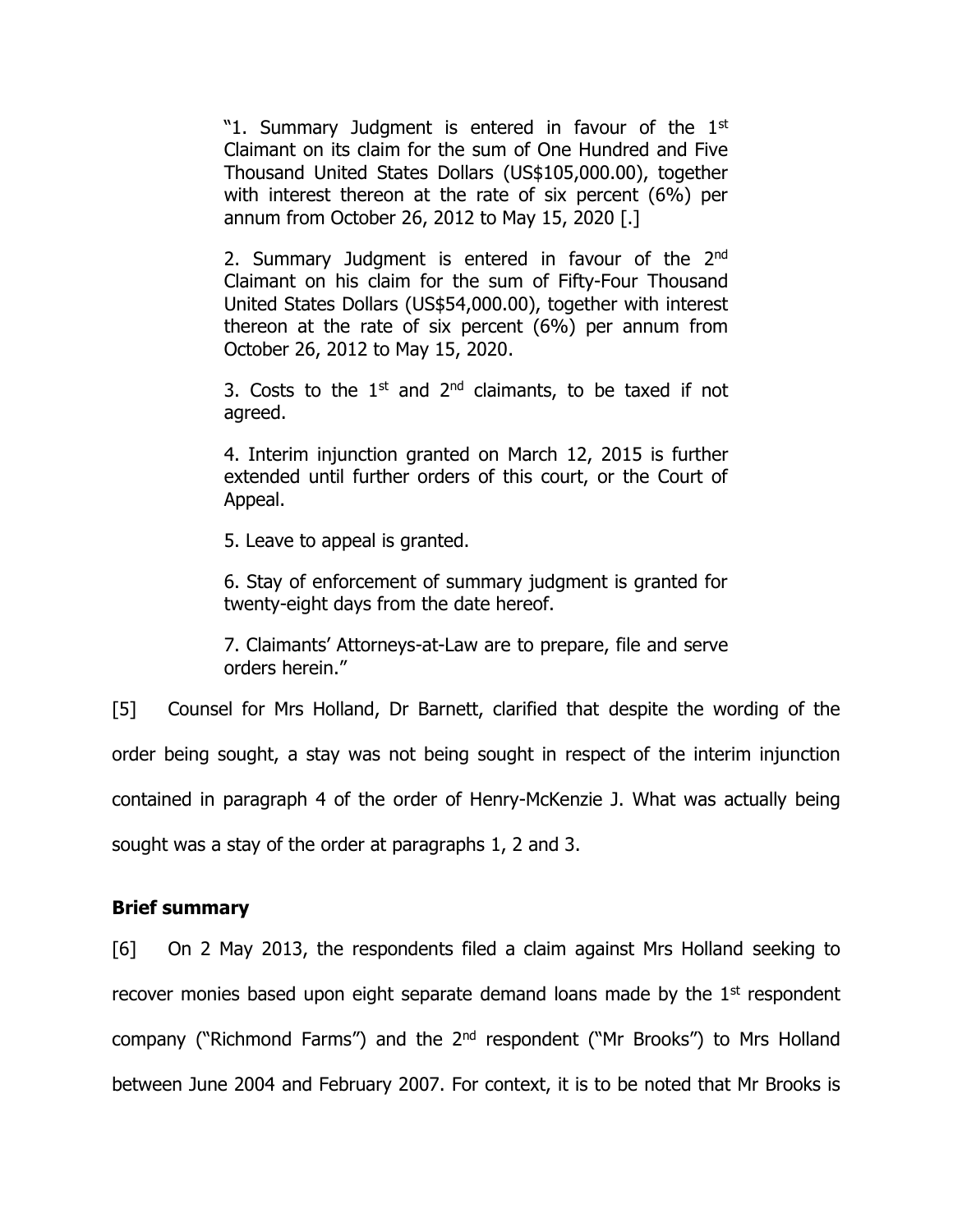a director and majority shareholder of Richmond Farms and that Mr Brooks and Mrs Holland were romantically involved for a number of years. The respondents' case was that these loans were made by virtue of contractual arrangements and that Mrs Holland repeatedly acknowledged her indebtedness. Supporting documents were provided in respect of these assertions.

[7] Mrs Holland filed a defence in which she denied receiving loans from the respondents. However, she acknowledged signing the documents and receiving the monies which she contended were contributions from Mr Brooks (directly or indirectly through Richmond Farms) to fund her legal expenses in respect of her divorce battle and litigation for financial relief in England. Additionally, Mrs Holland sought to raise a number of defences in support of her contention that she should not be called upon to repay the monies. These included averments of (i) undue influence, (ii) no intention to create legal relations, (iii) breaches of the Moneylending Act, Stamp Duty Act and Bank of Jamaica Act, and (iv) the claim being statute barred by virtue of the Limitation of Actions Act.

[8] By way of a notice of application for court orders, filed on 4 March 2015, the respondents successfully invoked what has been denoted as a "valuable opportunity" provided by part 15 of the Civil Procedure Rules ("CPR") for the court to summarily determine whether they were entitled to the relief sought, without having a trial. In granting summary judgment, Henry-McKenzie J ultimately concluded that Mrs Holland had no real prospect of successfully defending the claim.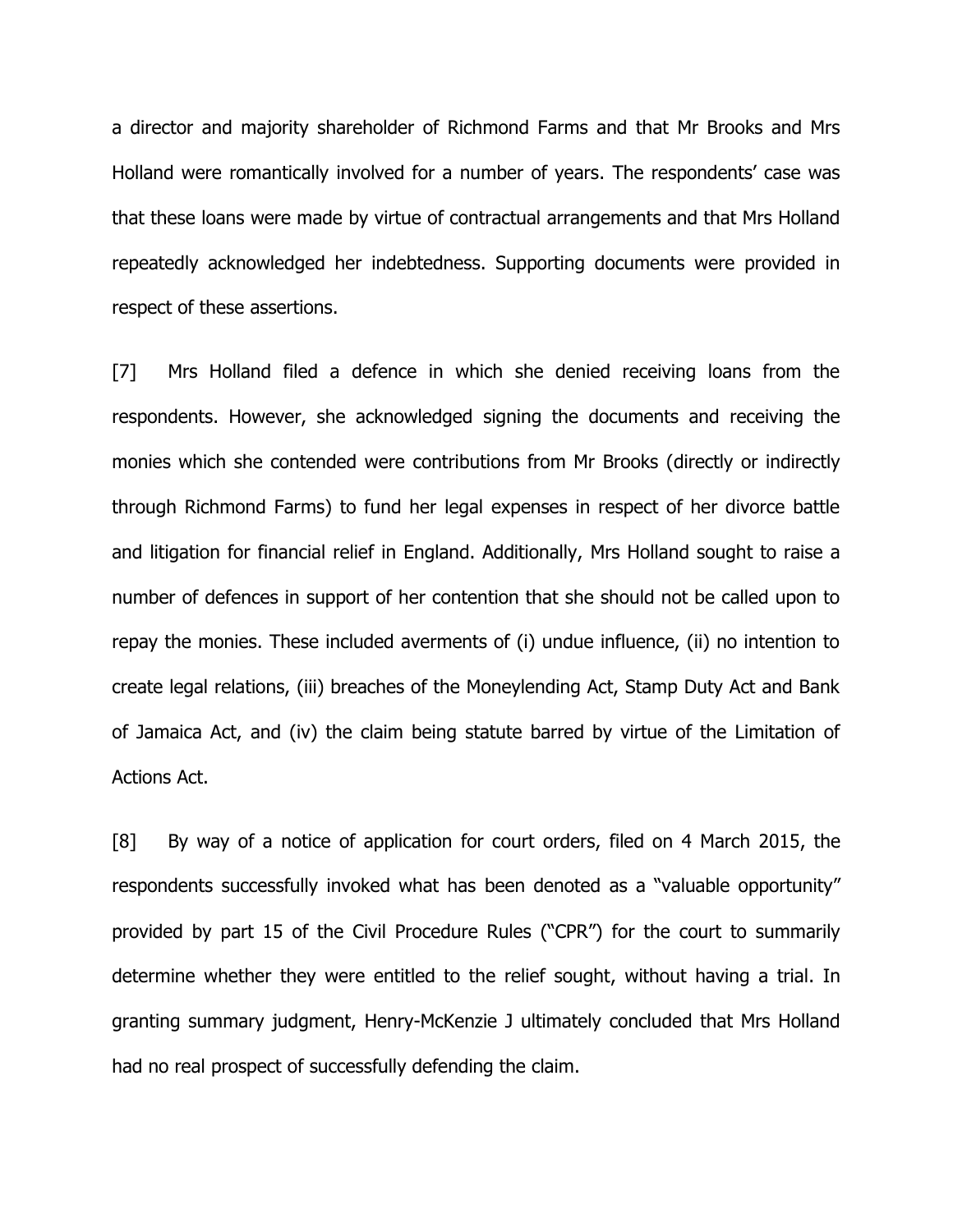[9] Ms Holland has sought to appeal the decision of the learned judge. To this end,

on 26 May 2020, she filed a notice of appeal containing 12 grounds of appeal which

challenge both the findings of fact and the findings of law of the learned judge.

## **The grounds of appeal**

[10] It is necessary to have regard to the grounds of appeal, which are as follows:

"(a) The Learned Judge erred in fact and/or law in holding that the affidavit evidence before the Court demonstrates that the Appellant has no a [sic] reasonable prospects of succesfully [sic] defending the claim at trial.

(b) The Learned Judge erred as a matter of fact and law in finding that the alleged 'Demand Loan' documents were not required by law to be stamped because she found they are not promissory notes, despite each of those documents being in any event (if not promissory notes, which is not admitted) subject to payment of and being stamped with stamp duty as an agreement or instrument under the provisions of the Stamp Duty Act including but not limited to sections 2, 43, 81 and the schedule to the Stamp Duty Act.

(c) The Learned Judge erred in admitting into evidence the alleged "Demand Loan" documents for their enforcement in breach of sections 36 and 50 of the Stamp Duty Act, or as other instrument in breach of sections 43 of the Stamp Duty Act.

(d) The Learned Judge erred in fact/and law…

(e) Having delivered judgment on  $15<sup>th</sup>$  May 2020 the Learned Judge on 18<sup>th</sup> May 2020 required the parties by counsel to attend a hearing by telephone [sic] on  $20<sup>th</sup>$  May 2020 to address the matter of interest on the summary judgment already delivered where the Learned Judge wrongly awarded interest at 6% per annum from 26<sup>th</sup> October 2012 to 15<sup>th</sup> May 2020. This was irregular since no fair opportunity was given to the Appellant to consider the evidence on the issue.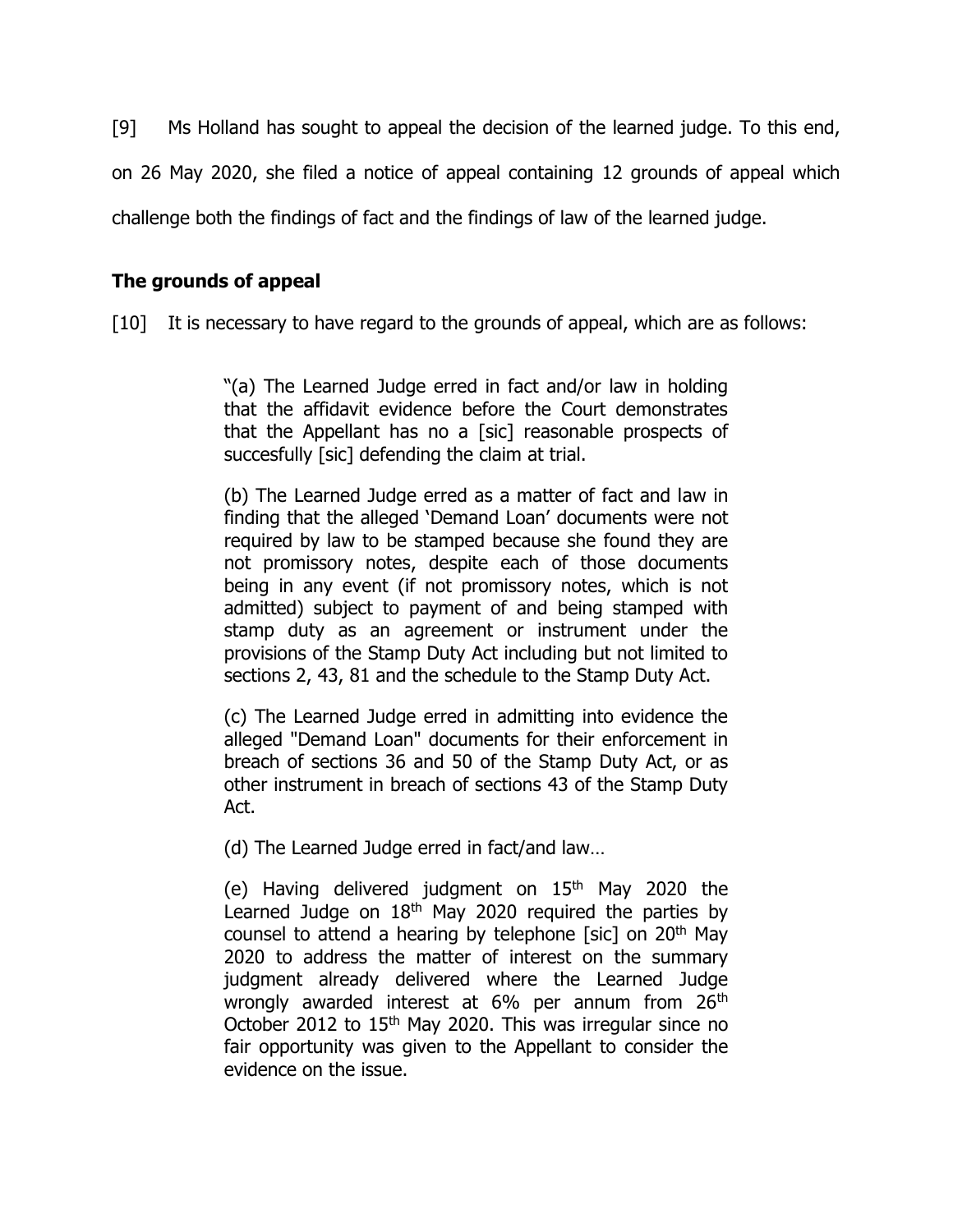(f) Despite having specifically found (paragraph 37) that the (inadmissible) documents indicate the sums that were borrowed on each occasion, how the interest rate applicable to the loan is determined, the Learned Judge failed to apply the said interest rate (if admissible), the Respondents having failed to provide any evidence of that specific and the only permissible contractual interest rate and instead applied a national average interest rate of 6% per annum which is a national average interest rate computed by the Bank of Jamaica in respect of 'Foreign Currency Weighted Time Deposit Interest Rate'. The Learned Judge did so despite giving summary judgment in a foreign currency, and the statutory interest rate on foreign currency judgment debts being 3% per annum.

(g) Further the interest rate of 6% per annum is far in excess of any interest rates quoted by the Bank of Jamaica (provided by counsel for the Respondents) possibly (but not admitted) resembling the rate payable on a savings account, which in any event is also inapplicable.

(h) The Learned Judge did not have any or any adequate regard to the fact that several of her findings of fact could not properly be made, and several of the issues raised could not be properly assessed [sic], without full disclosure of documents, inspection of documents, a trial, and crossexamination of witnesses.

(i) The Learned Judge erred as a matter of fact and law in finding that the Respondents had met the requirements for the grant of a perpetual post-judgment freezing order, and further erred in granting the application made orally on  $15<sup>th</sup>$ May 2020 without notice after delivery of judgment.

(j) The Learned Judge did not have any or any adequate regard to the fact that the freezing order granted on 12th March 2015 was on an ex parte application, and that its subsequent extensions were not pursuant to any inter partes hearing and were all expressly without prejudice to the Appellant's position that the ex parte freezing order was wrongly granted and the Appellant has a subsistiing [sic] application filed 2<sup>nd</sup> April 2015 to set aside the ex parte freezing [order] granted on  $12<sup>th</sup>$  March 2015.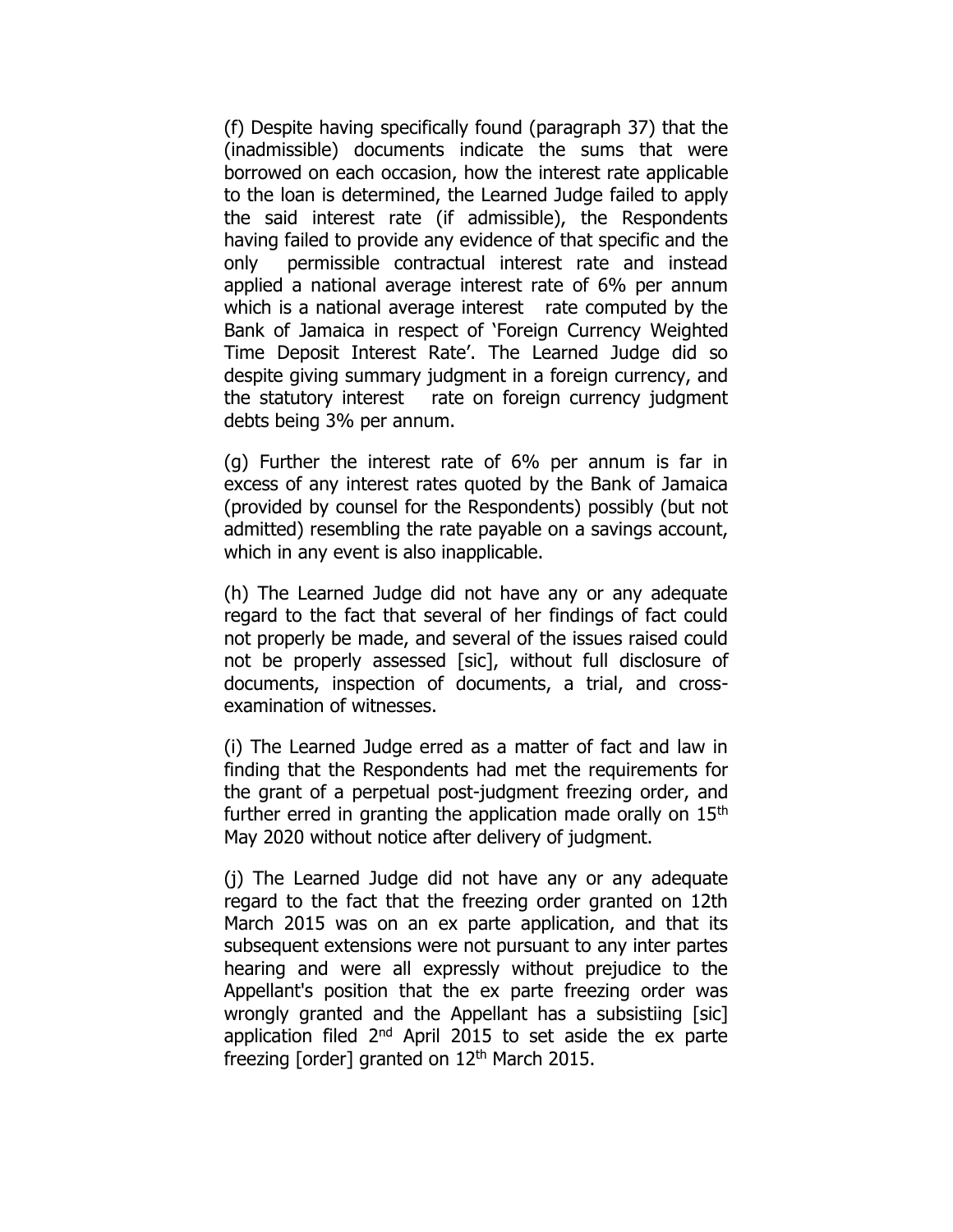(k) In awarding costs to the Respondents the learned Judge incorrectly exercised her discretion, and wrongly failed to hear the parties on costs.

(l) The Learned Judge failed to have any adequate or any regard to the overriding objective of dealing with cases justly."

[11] The 24 sub-issues under ground (d) are quite extensive and essentially challenge

the factual findings of the learned judge, as well as her application of the law. The

essence of these challenges were referred to by Dr Barnett, so for the sake of

conciseness, and bearing in mind that this is not the hearing of the appeal, they were

not set out.

## **Principles relevant to a stay of execution**

 $[12]$  Rule 2.11(1)(b) Court of Appeal Rules ("CAR") provides –

"2.11 (1) A single judge may make orders –

- (a) …
- (b)for a stay of execution on any judgment or order against which an appeal has been made pending the determination of the appeal;"

[13] It is convenient to adopt McDonald-Bishop JA's concise statement of the principles relating to a stay of execution in **ADS Global Limited v Fly Jamaica** 

**Airways Limited** [2020] JMCA App 12, at paragraphs [23] and [24]:

"[23] The law governing a stay of execution of a judgment is well-settled and, by now, fast becoming trite. There is, therefore, no need for any detailed exposition on the applicable law. It suffices to say that the liberal approach laid down by Phillips LJ in **Combi (Singapore) Pte Limited v Ramnath Sriram and another** [1997] EWCA 2164, has been consistently adopted and applied by this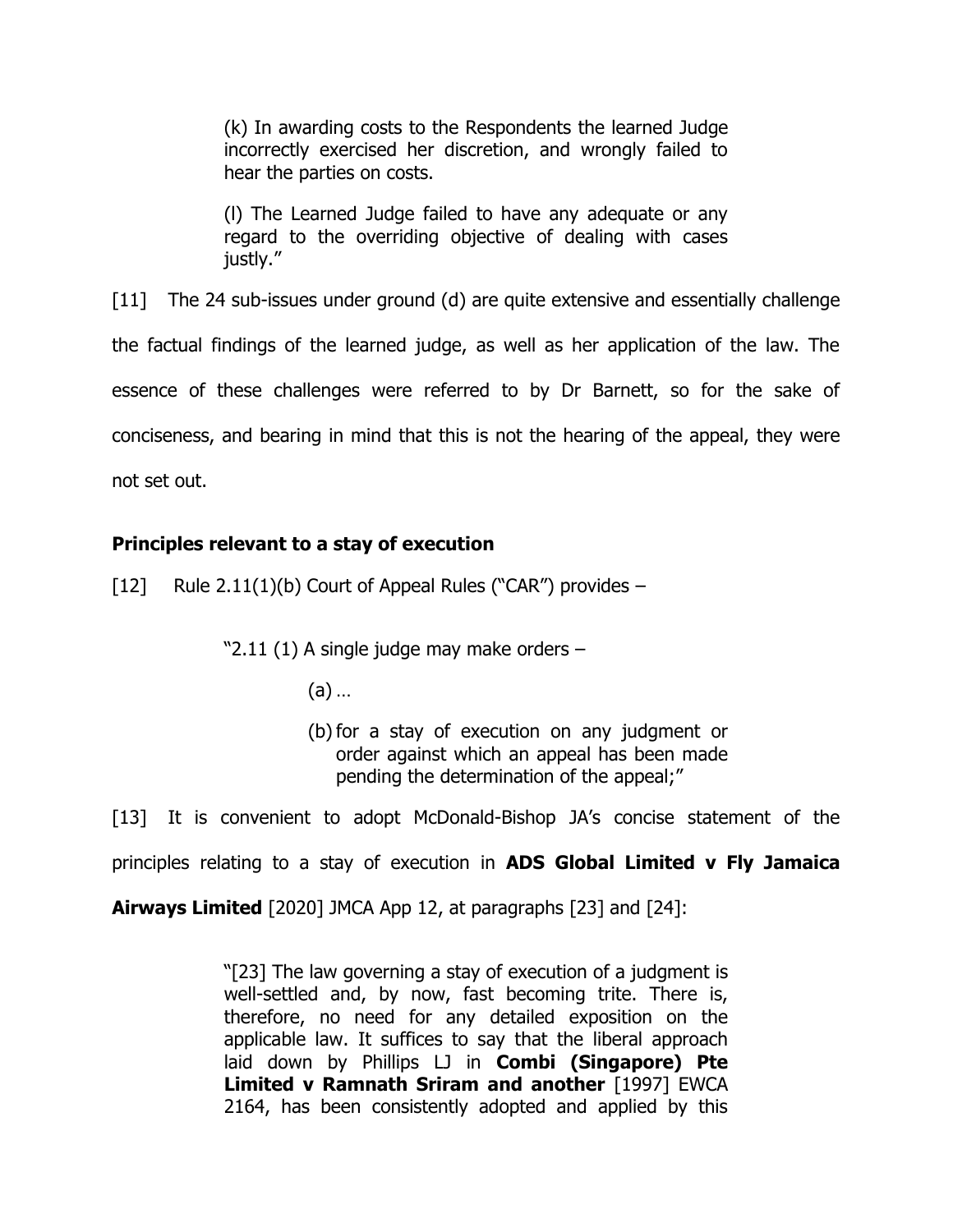court. See, for instance, **Kenneth Boswell v Selnor Developments Limited** [2017] JMCA App 30. The proper approach, according to Phillips LJ in Combi is for the court to make the order which best accords with the interests of justice, once the court is satisfied that there may be some merit in the appeal.

[24] In **Calvin Green v Wynlee Trading Ltd** [2010] JMCA App 3, Morrison JA (as he then was), having had regard to previous authorities, including, the well-known authority of **Hammond Suddard Solicitors v Agrichem International Holdings Ltd** [2001] EWCA Civ 2065, stated that the threshold question on these applications is whether the material provided by the parties discloses at this stage an appeal with some prospect of success. Once that is so, the court is to consider whether, as a matter of discretion, the case is one fit for the grant of a stay, that is to say, whether there is a real risk of injustice, if the stay is not granted or refused."

[14] My task is therefore two-fold. Firstly, I will consider what Morrison P calls "the

threshold question", that is, whether the material provided by the parties discloses at

this stage an appeal with some prospect of success. Then secondly, I will go on to

consider whether the case is one fit for the grant of a stay, that is to say, whether there

is a real risk of injustice if the stay is not granted. I note also that this two-fold test was

referred to by Phillips JA in **Kenneth Boswell v Selnor Developments Limited** 

[2017] JMCA App 30, which was relied on by Dr Barnett.

## **Whether the material provided by Mrs Holland discloses an appeal with some prospect of success**

Submissions on behalf of the applicant

[15] Dr Barnett submitted that Mrs Holland has a reasonable prospect of succeeding on appeal as her grounds of appeal are all "arguable, substantial and have merit". His primary contention was that the learned judge erred when she made findings which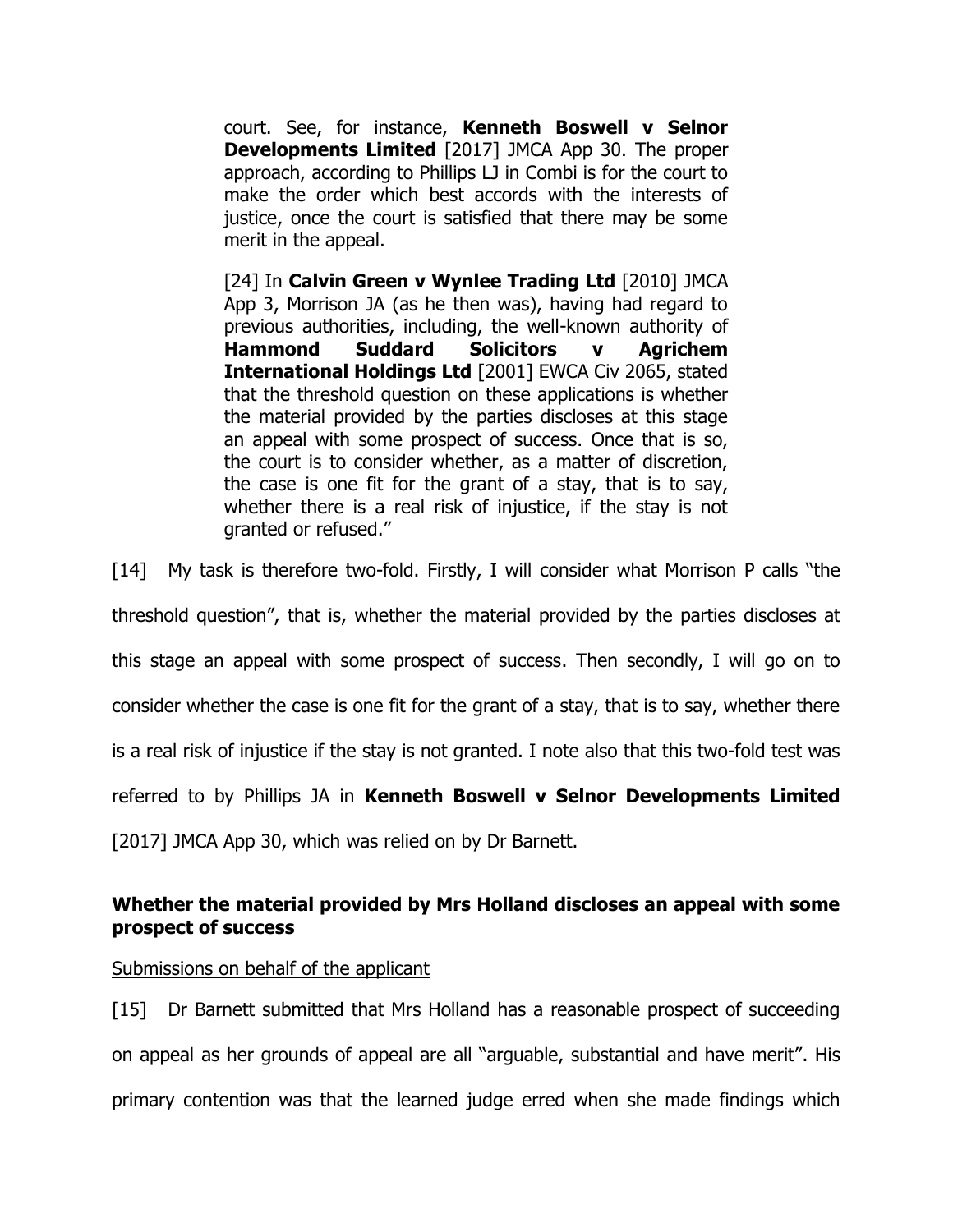could not be decided "on paper" without having the benefit of "full evidence". In support of this point, he referred to the learned judge's finding on Mrs Holland's intellectual capacity and emotional condition, which was "not appropriate".

[16] Further, it was submitted that it was impossible for the learned judge to find that Mrs Holland was not subject to undue influence. Dr Barnett argued that this could only be determined by way of *viva voce* evidence at a trial. Similarly, there was an evidential dispute as to Mrs Holland's acknowledgement of the debts which required a trial.

[17] Additionally, Dr Barnett referred to the defences raised in respect of the unenforceability of the instruments which he contended were promissory notes. It was submitted that the learned judge's reliance on these promissory notes/documents evidencing the debt could not be justified due to the lack of intention to create legal relations and the breaches of the Moneylending Act, Stamp Duty Act and Bank of Jamaica Act.

[18] He also reiterated the arguments made before the learned judge, namely that the provisions for Mrs Holland to repay on demand were impractical as Mr Brooks knew she could not repay the monies and that this arrangement was merely for accounting purposes. He emphasised that Mrs Holland and Mr Brooks were in a romantic relationship and that it was Mr Brooks who insisted that Mrs Holland pursue the litigation in England.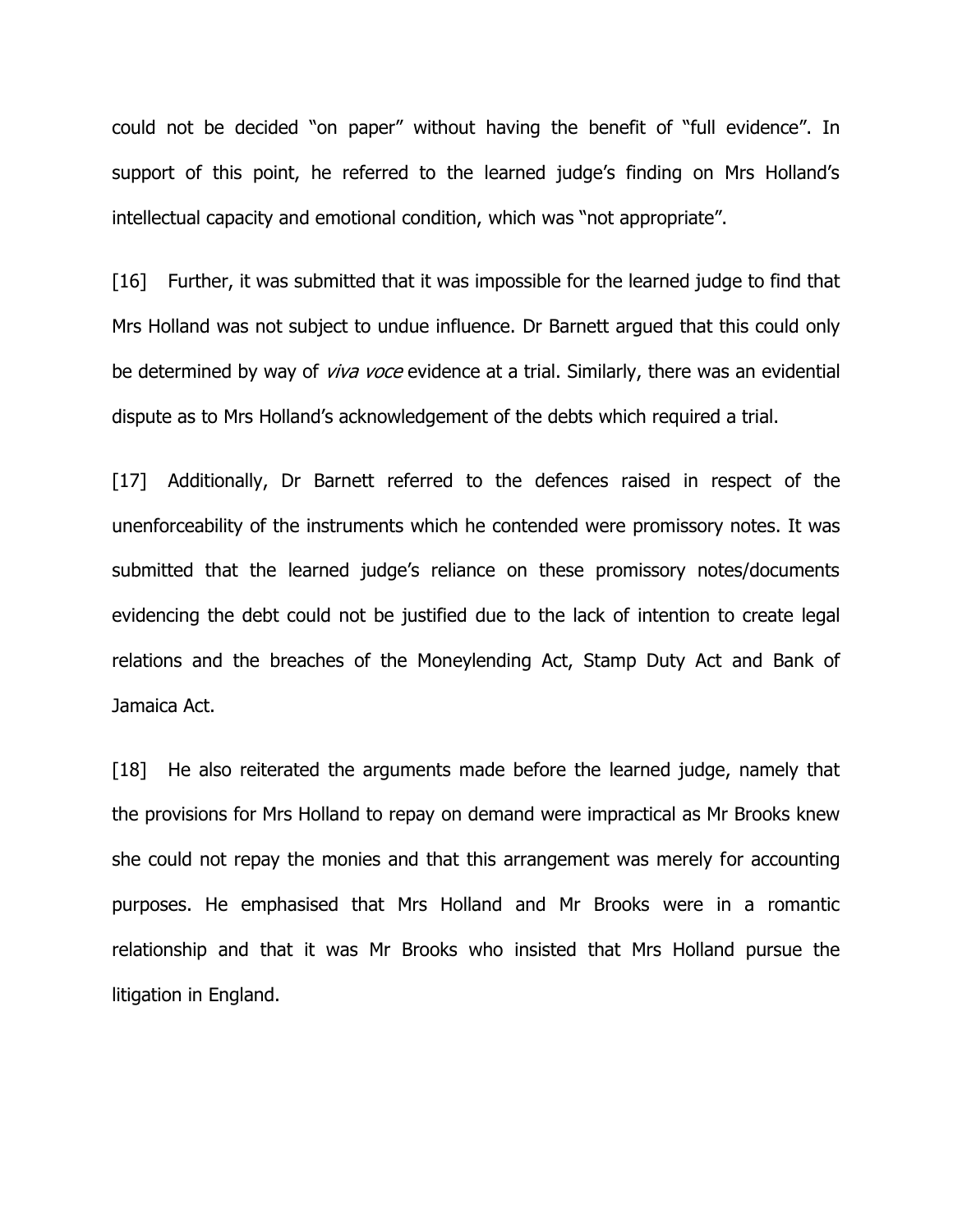#### Submissions on behalf of the respondent

[19] Queen's Counsel, Mr Manning contended that although Mrs Holland has raised copious points of fact and law in her grounds of appeal, these can be distilled and have been answered in the respondents' submissions in opposition to the appeal. He characterised the numerous issues raised by Mrs Holland as following the pattern of her attempt to "shroud some simple loans in opaque legal arguments" and accordingly it is improbable that her appeal will succeed as it is without merit.

[20] Despite the several legal arguments advanced, including the breach of a number of statutes which would apply to deny the liability attached to Mrs Holland, it was submitted that it was not suggested by her that she did not receive the amount of US \$159,000.00 that she was sued for which are the subject of paragraphs 1 and 2 of the order of the learned judge.

[21] Mr Manning pointed out that although a limitation defence (pursuant to the Limitation of Actions Act) was relied on before the learned judge, this did not form part of Mrs Holland's grounds of appeal. It was clear that what was before the learned judge were letters written by Mrs Holland, long after taking the loans, acknowledging that she had taken the loans. There was evidence of her acknowledgement of liability on which the learned judge was entitled to rely.

[22] As it relates to the Money Lending Act, reference was also made to paragraph [65] of the learned judge's judgment wherein it was demonstrated that she was not struggling with conflicting evidence, rather there was no evidence that the respondents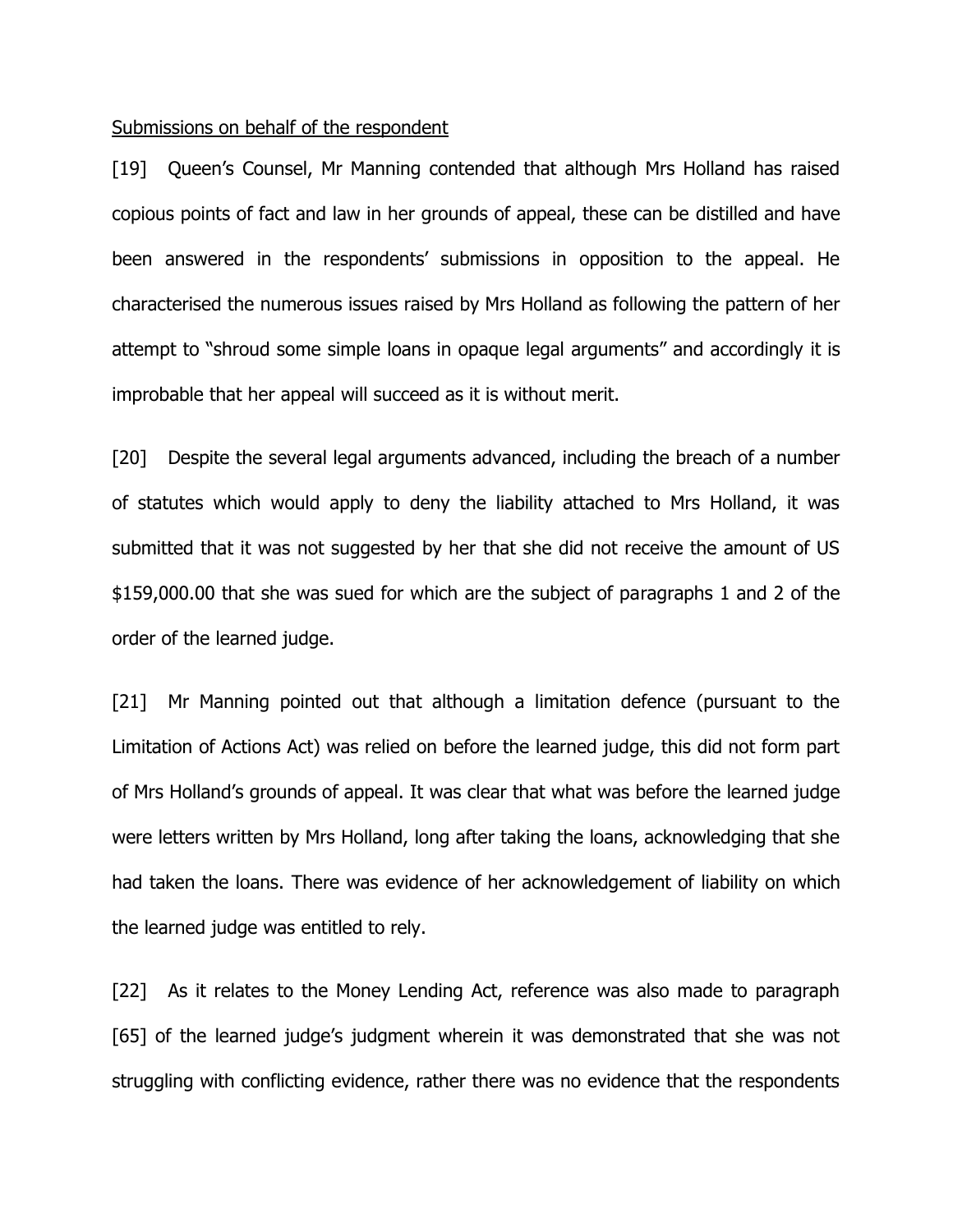were in the business of lending foreign currency, as such she found that the transactions fell within the exemptions under section 13(1)(h) of the said Act.

[23] On the point of undue influence, it was submitted that the operation of the principle was simply inapplicable. When the learned judge considered the benefit and disadvantage of the arrangement, it was clear that Mrs Holland received financial assistance which resulted in an award (by the English High Court) of a property in the United Kingdom (known as Batts Hill) which she in turn sold to her son for the sum of £790,000.00, yet her loans remain unpaid. The learned judge was correct in finding that there was no manifest disadvantage to Mrs Holland who was not contesting that she received monies from the respondents.

#### **Discussion and analysis**

[24] In considering the "threshold question", that is, whether the material provided by the parties discloses at this stage an appeal with some prospect of success, I am mindful that both the learned judge's findings of law and fact are being challenged. Henry-McKenzie J made critical findings based on what she had before her, that is the pleadings (statement of case), affidavit evidence and the supporting documentary evidence which were exhibited. It seems to me, to borrow the words of Morrison P, that "this court will be hard put to disturb those findings on appeal" (see **Channus Block and Marl Quarry Limited v Curlon Orlando Lawrence** [2013] JMCA App 16, paragraph [11]).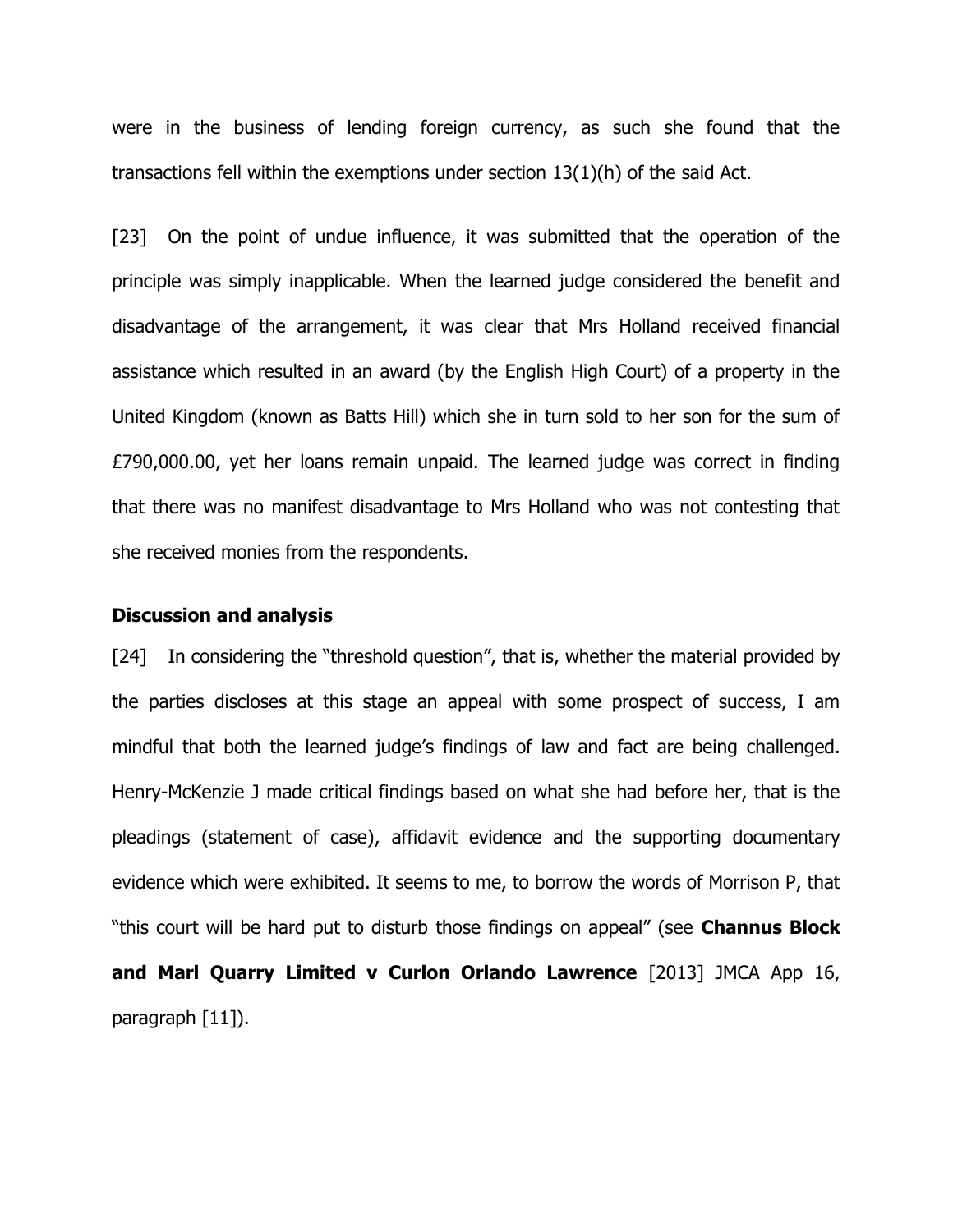[25] The learned judge found that Mrs Holland failed to show that she had a real prospect of successfully defending the claim and entered summary judgment in favour of the respondents. In her reasoned and thorough judgment, the learned judge correctly set out the principles relevant to the grant of summary judgment (at paragraphs [26] to [32]) and aptly stated what she had to consider at paragraph [33], which is reproduced for context:

> "[33] In the instant case, at first glance, one would think the court is only required to deal with the simple issue of recovery of monies allegedly loaned under demand loan agreements, and to assess whether in fact the parties had intended to create a legally binding contract, despite their romantic relationship and whether the monies were received as a gift. However, it is obvious that this case took a turn to include several other legal issues. The defendant raised defences under numerous statutory legislations, namely the Limitation of Actions Act, the Money Lending Act, the Bank of Jamaica Act and the Stamp Duty Act. She also raised the defence of undue influence. Under each of these legal issues, numerous sub-issues have arisen for consideration. In determining whether these issues can be decided without the need for trial, I will look at each contention individually."

[26] Beginning with the issue of whether there was an intention to create legal relations, the learned judge pointed out, it was common ground that Mrs Holland and Mr Brooks were in a romantic relationship when the disputed sums were given to her. Mr Brooks was able to support the contention that there was an understanding that, despite this relationship, the monies advanced to Mrs Holland were in fact loans. This was evidenced by (i) the purported demand loan agreements, executed by the parties, indicating the amount borrowed on each occasion, the applicable interest rate and that the loan was payable on demand, and (ii) various acknowledgements of the loans by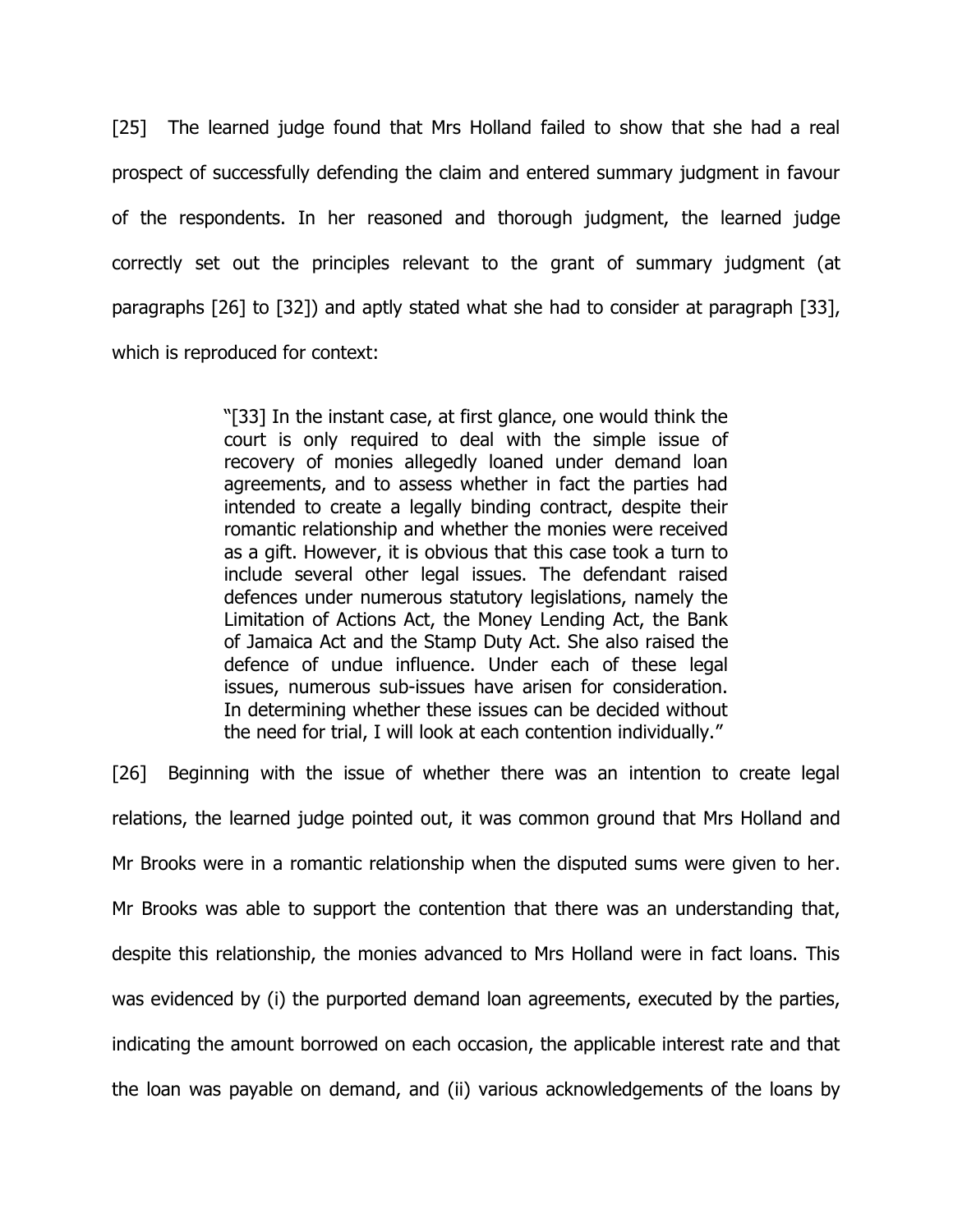Mrs Holland herself. The latter took the form of correspondence by email and letter to Mr Brooks, as well as to his mother. The learned judge chronicled the said correspondence at paragraphs [39] of her judgment:

> '[39] Reference must also be made to a number of correspondence between [Mr Brooks] and [Mrs Holland], where [Mrs Holland] admitted that she owed monies to [Richmond Farms and Mr Brooks] and accepted having an obligation to repay the monies. In an email dated March 30, 2011 to [Mr Brooks], [Mrs Holland] wrote:

> > 'In reply to your recent email regarding the loans which I took out with you in order to pay for the court proceedings during my divorce; I will very shortly be putting Upton on the market with Coldwell banker at a much reduced figure & once a sale has gone through I will be in contact'

Also, of note is [Mrs Holland's] correspondence to the [Mr Brooks'] mother, where acknowledgment of [Mrs Holland's] indebtedness to [Mr Brooks] and an obligation to repay him were evident. In the letter dated July 2, 2009 to [Mr Brooks'] mother, [Mrs Holland] wrote:

> 'I owe Mark money that was used to fight the court case in London, so I'm in the process of selling my parents' home to repay my debt as soon as I can.'

Further, in a letter dated May 4, 2009 to [Mr Brooks], [Mrs Holland] had this to say:

> 'Don't worry to contact me again unless it is via email to organise all this or repay my loan."'

[27] The learned judge noted that Mrs Holland did not deny the authenticity of the

purported loan agreements but explained that the purpose of these documents was to

provided documentary proof in the cost deliberations in the financial relief proceeding in

respect of her divorce. The learned judge went on to state: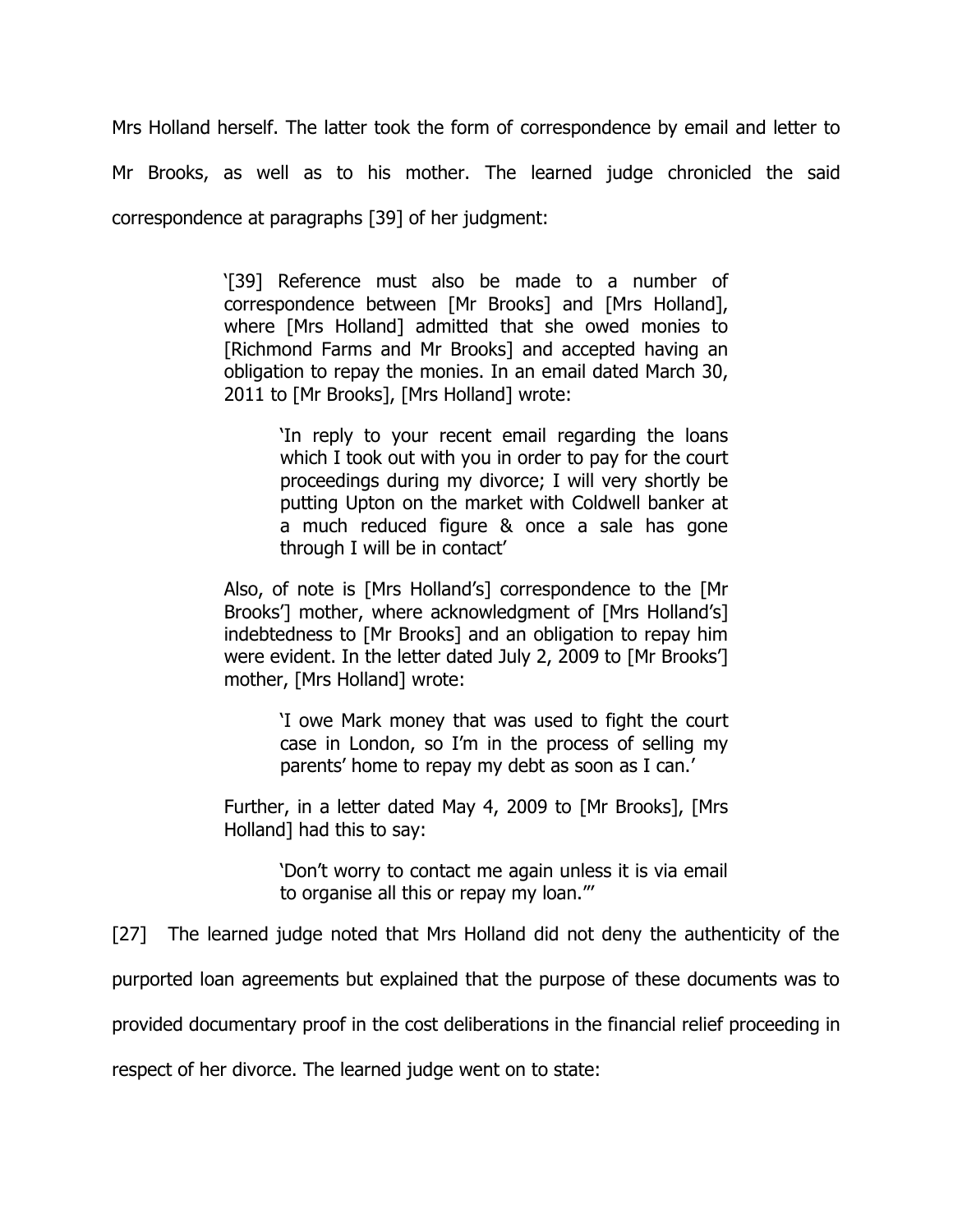"I must however take into account the fact that sums were also advanced to her by [Richmond Farms and Mr Brooks] after the financial relief proceedings came to an end. It is agreed between the parties that the proceedings ended in July 2006 and that monies were advanced thereafter. I have noted that the parties followed the same course of drafting and signing demand loan agreements for sums advanced after the financial relief proceedings came to an end. Given [Mrs Holland's] explanation for the loan agreements, what then is the rationale behind similar loan agreements being adopted for the monies given after the financial relief proceedings? [Mrs Holland] has provided no explanation for this. Worthy of note as well, are the documents relied on by [Richmond Farms and Mr Brooks] evidencing the repayment of some of the demand loans by the defendant in 2007. [Mrs Holland's] explanation is that she paid these sums to the [Mr Brooks] out of an appreciation for his assistance and not because there was any debt owed to him. This explanation however, defies logic and is lacking in substance."

[28] In respect of the correspondence, the learned judge again noted that Mrs Holland did not deny authoring these emails and letters. Taking all of this into account, she found that "[t]he facts therefore support a conclusion that the monies [were] given to [Mrs Holland] as loans with the intention to create legal relations between the parties and not advanced as a gift, out of love, affection and consideration for the financial struggles the defendant was going through at the time. [Mrs Holland's] argument that the monies were given to her as gifts is untenable in the face of her acknowledgment of the debts, the repayment of some of the loans with interest and the contemporaneous documents exhibited, which serve to undermine her case. The factual underpinnings of this defence is as such that time should not be spent exploring them further at a trial".

[29] Bearing in mind what was before the learned judge, that is, the statements of case and affidavit evidence with exhibits, she demonstrated her consideration of these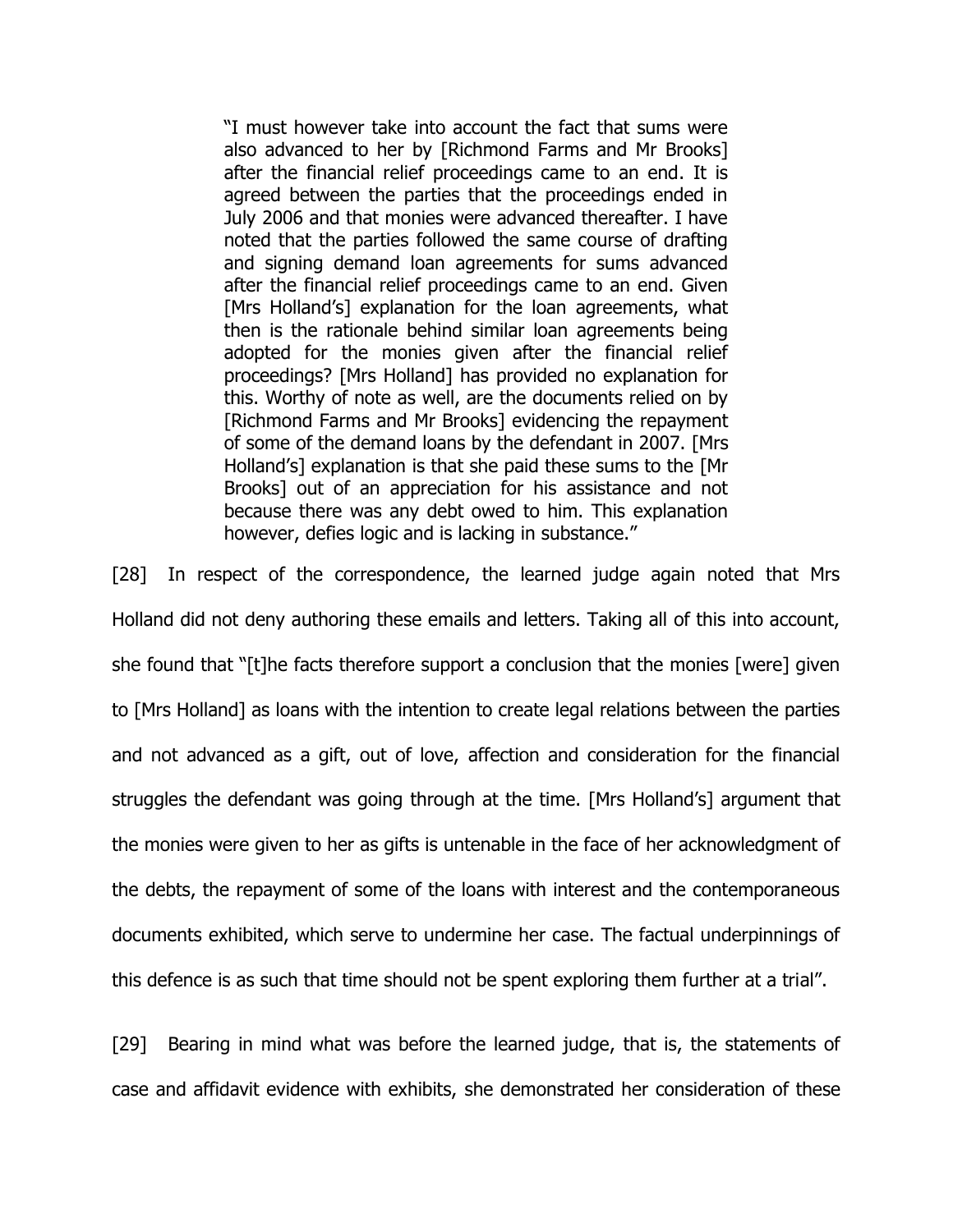and assessed the strength of the parties' case. In **ED & F Man Liquid Products Ltd v Patel and another** [2003] EWCA Civ 472, at paragraph 10, it was stated in relation to summary judgment applications (as well as applications for setting aside default judgment),"[i]t is certainly the case that under both rules, where there are significant differences between the parties so far as factual issues are concerned, the court is in no position to conduct a mini-trial: see per Lord Woolf MR in **Swain v Hillman** [2001] 1 All ER 91 at 95…However, that does not mean that the court has to accept without analysis everything said by a party in his statements before the court. In some cases it may be clear that there is no real substance in factual assertions made, particularly if contradicted by contemporary documents. If so, issues which are dependent upon those factual assertions may be susceptible of disposal at an early stage so as to save the cost and delay of trying an issue the outcome of which is inevitable". It was entirely open to the learned judge to find as she did, that there was no triable issue in respect of the parties' intention to create legal relations.

[30] Turning now to the defences raised pursuant to the Money Lending Act and the Bank of Jamaica Act, the learned judge found that Mrs Holland's contentions were unsustainable as there was no evidence that the respondents were in the business of lending foreign currency. She found the transactions fell within a statutory exemption pursuant to sections 13(1)(h) and (i) of the Money Lending Act. Further, the learned judge had regard to the Money Lending (Prescribed Rates of Interest) Order which prescribed 25% per annum and found that the loan agreements stipulated an interest rate that was in line with the United States dollar savings interest rate for the Bank of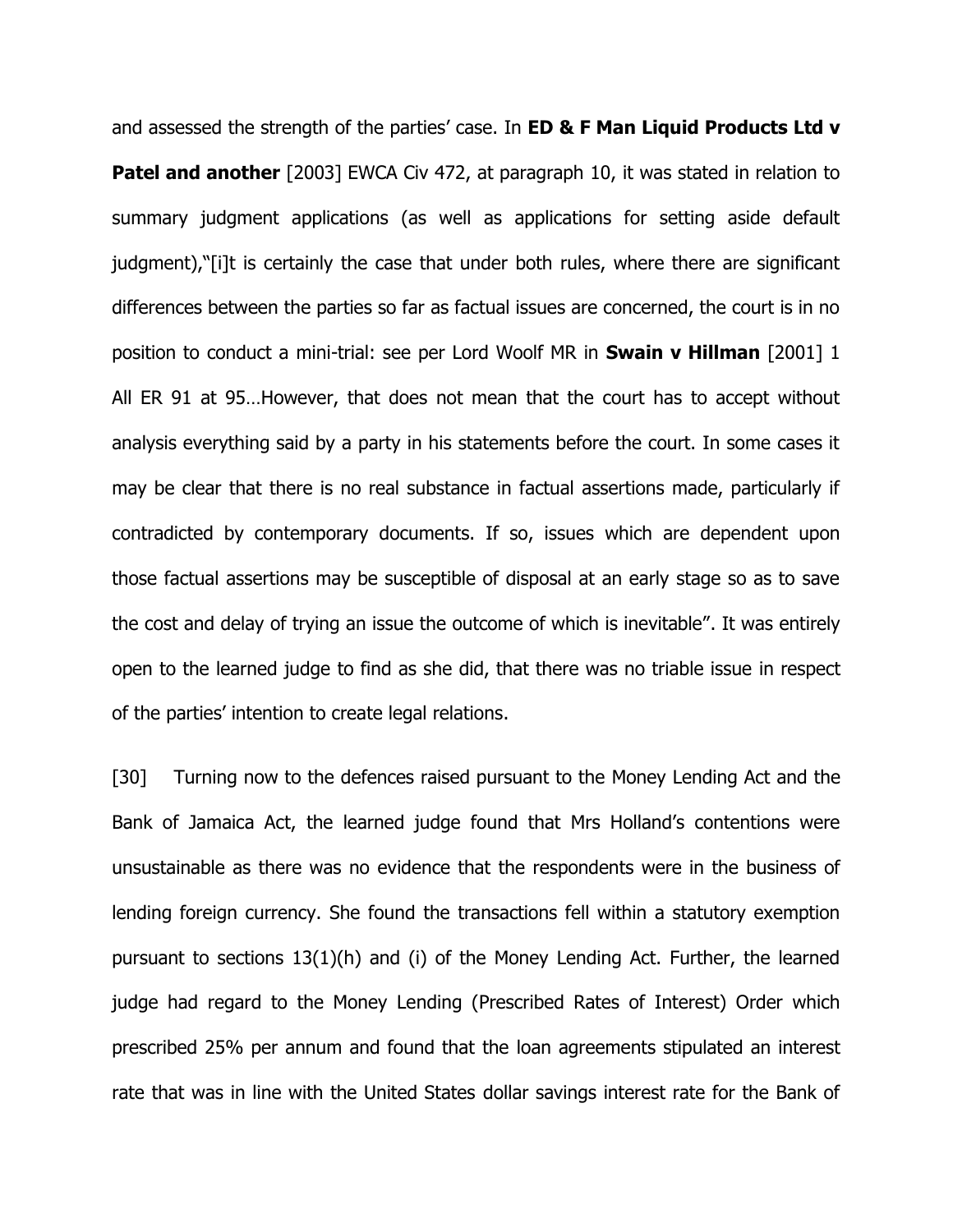Nova Scotia and the National Commercial Bank. She then had regard to the Bank of Jamaica's Schedule of Commercial Banks Foreign Currency Weighted Time Deposit Interest Rates which was submitted before her for the required period, which showed an average rate of 6% per annum. She found that this was below the 25% threshold and thus in line with the acceptable interest rates and that it could not be said that the interest rate charged was excessive.

[31] With regard to the whether the documents evincing the loans were promissory notes which required stamping and could not be admitted in evidence pursuant to section 36 of the Stamp Duty Act, the learned judge found that they were not promissory notes. Based on her assessment, all the formalities of a contract were satisfied (that is, offer, acceptance, consideration and intention to create legal relations) and there was no stamping required. Further, she found that in any event (if she was wrong in her finding that the documents were not promissory notes), they could still be relied on for purposes other than enforcement. She found authority for this in a decision of this court, **Garth Dyche v Juliet Richards and anor** [2014] JMCA Civ 23, at paragraph [58]. I am unable to see how the learned judge could be faulted in coming to this conclusion, particularly since it bears repeating that there is no dispute that Mrs Holland received the funds from the respondents.

[32] Though not referred to by the learned judge nor any counsel in their submissions the learned judge's approach to the determination of the above issues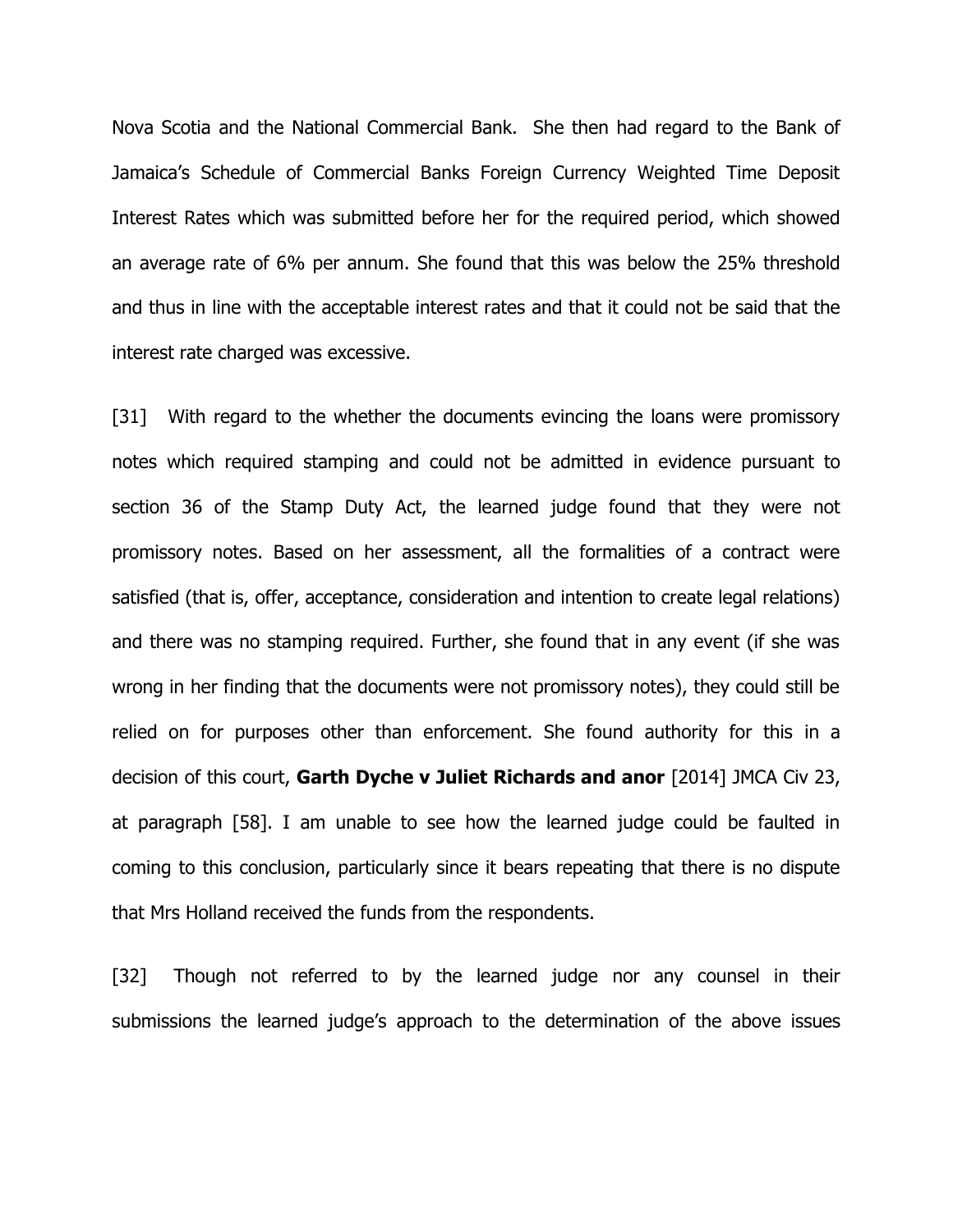bears some similarity to that of the Privy Council in **Sagicor Bank Jamaica Limited v** 

**Taylor-Wright** [2018] UKPC 12 in which the Board put it quite clearly:

"21. The Board considers it axiomatic that, if a pleaded claim is met with a defence (whether pleaded or deployed in evidence) on a summary judgment application which, if true, would still entitle the claimant to the relief sought, then generally there cannot be a need for a trial. If the pleaded claim justifies granting the relief sought then, if the claimant proves that claim, it will succeed. If the alleged defence also justifies the relief sought, then the claimant will succeed even though the defendant proves the facts alleged in her defence. In either case, the defendant will have no real prospect of successfully defending the claim, within the meaning of Part 15.2(b)."

[33] Finally, the learned judge treated with undue influence at paragraphs [66] to [72] of her judgment, wherein she found that this defence was "at best fanciful". In her assessment, she acknowledged that the relationship between the parties could have fostered an environment where Mr Brooks could have wielded influence over Mrs Holland that is capable of giving rise to undue influence. However, she went on (correctly in my view) to state that in considering undue influence the focus should not only be on the existence of the relationship capable of giving rise to the influence, but more so on the misuse and abuse of the influence. The aim of this equitable doctrine being to save vulnerable individuals from being victimised or entering into manifestly disadvantageous transactions where the influencer will obtain an unfair advantage from a vulnerable individual.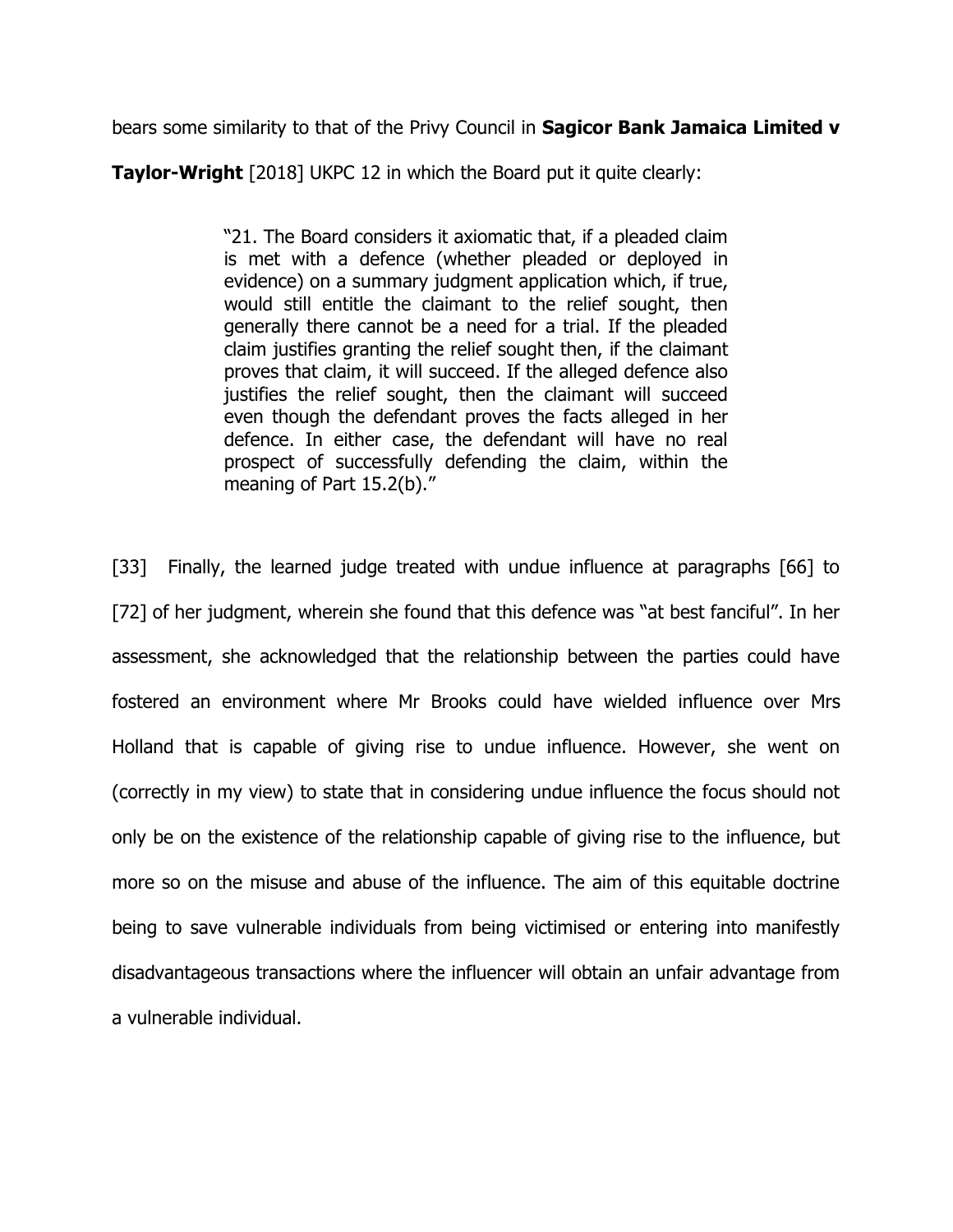[34] In respect of Dr Barnett's complaint about the learned judge's finding at paragraph [70] that Mrs Holland "was an individual who was endowed with sufficient intelligence and the mental capacity to be able to make her own decisions and conduct her own affairs and to understand exactly what she was doing, there is no evidence to the contrary". This must be viewed against the learned judge's review of two cases in which the parties who were susceptible to undue influence as they were barely literate and lacked the mental capacity to make rational important decisions (**Samuels v Gordon Stewart and others**, (unreported), Supreme Court, Jamaica, Claim No 2001/S-081, judgment delivered 23 December 2004 and **Watts v Watts and another** [2013] JMCC Comm 15). In my view, the learned judge was entitled to find as she did. She had before her a number of affidavits, some of which exhibited correspondence which Mrs Holland did not deny authoring. From these letters and emails, the learned judge would have been well placed to find that Mrs Holland was literate, or as she put it "endowed with sufficient intelligence".

[35] Also, the learned judge would have been apprised of the undisputed facts that after Mrs Holland received the loans (between 2004 and 2007) she had the presence of mind/mental capacity to make decisions/order her affairs in relation to her real property; namely to (i) engage a realtor (Coldwell Banker) to sell the Upton property,( based on her email sent 30 March 2011) and dispose of its furniture, (based on an email sent 4 July 2011) and (ii) sell her Batts Hill property to her son and his wife (David Anthony Holland and Fenella Kennedy-Holland), the transfer being registered on 8 May 2013.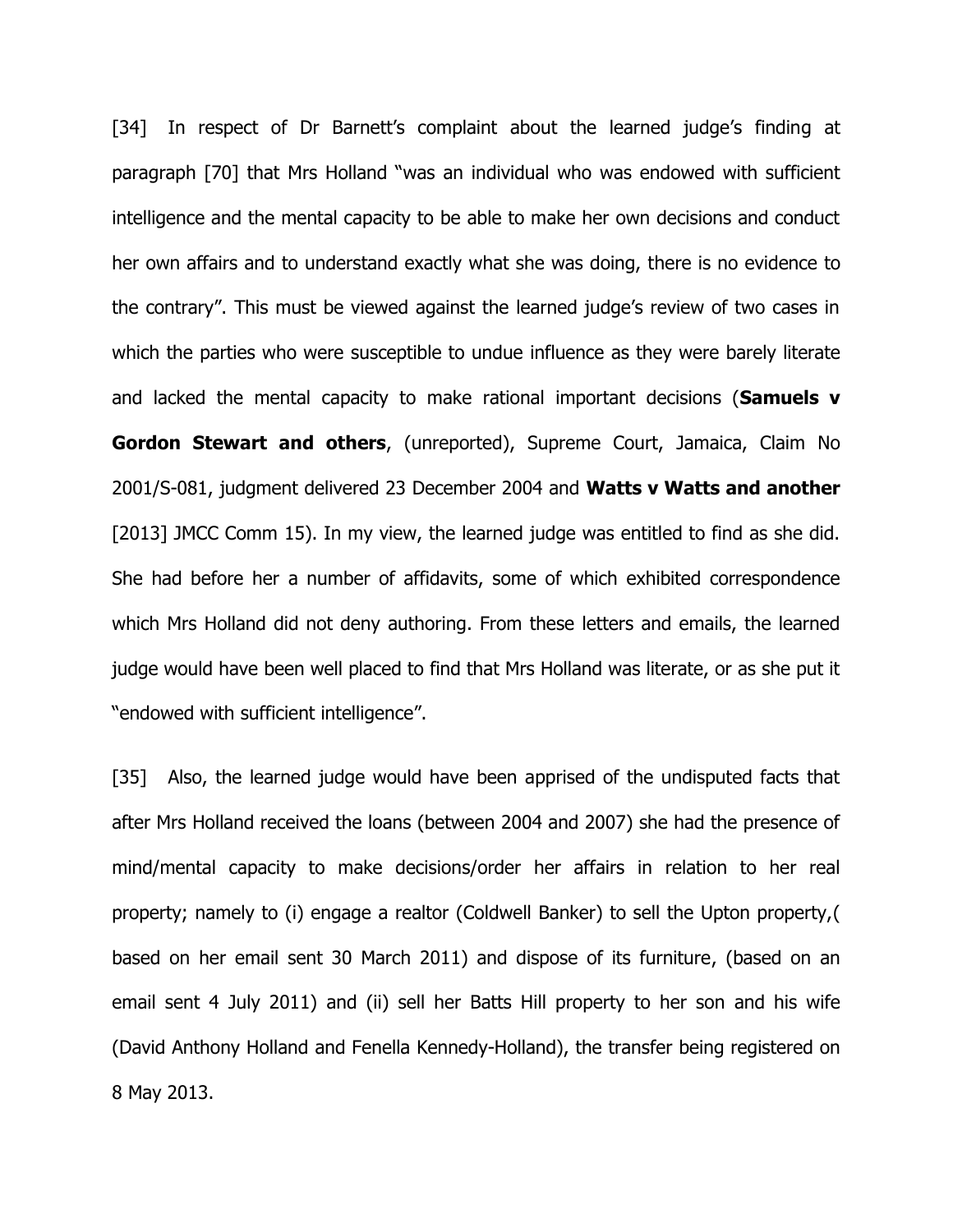[36] Additionally, it would have been for Mrs Holland who has been capable of instructing her attorneys and receiving legal advice, to put sufficient evidence before the learned judge in respect of any challenges that would have affected her mental capacity or reasoning ability as the claimant (Mr Samuels) did in **Samuels v Gordon Stewart**. In that case, Sykes J (Ag) (as he then was), when considering undue influence in respect of the summary judgment application before him, noted at paragraph [21] that "Mr Samuels is an unlettered man. By his own admission he is not well educated. He says he can hardly read. From his visits to chambers he is a patois speaker. His affidavit was put in Standard English by his lawyers…" Further, Sykes J found (at paragraph [28]) that it was the "combined evidence of low education and a transaction that [appeared] to very unfavourable to [him]…" that gave rise to "more than the skeleton of a successful plea of undue influence".

[37] It is to be noted that the learned judge considered the evidence of both parties in relation to the stress that Mrs Holland was experiencing at the time relevant to her involvement in the financial relief court hearings in the United Kingdom. She concluded as follows at paragraph [71] of the judgment:

> "[71] …There is no evidence she was victimized. The fact that she collapsed in court and had a stroke and was going through stress and anxiety in the financial relief proceedings, did not make her vulnerable and open to victimization by the claimants."

[38] Even if the learned judge could be faulted in making her finding about Mrs Holland's literacy/intelligence and mental capacity, the plea of undue influence would be quite hopeless where she could not show that the transaction was unfavourable to her.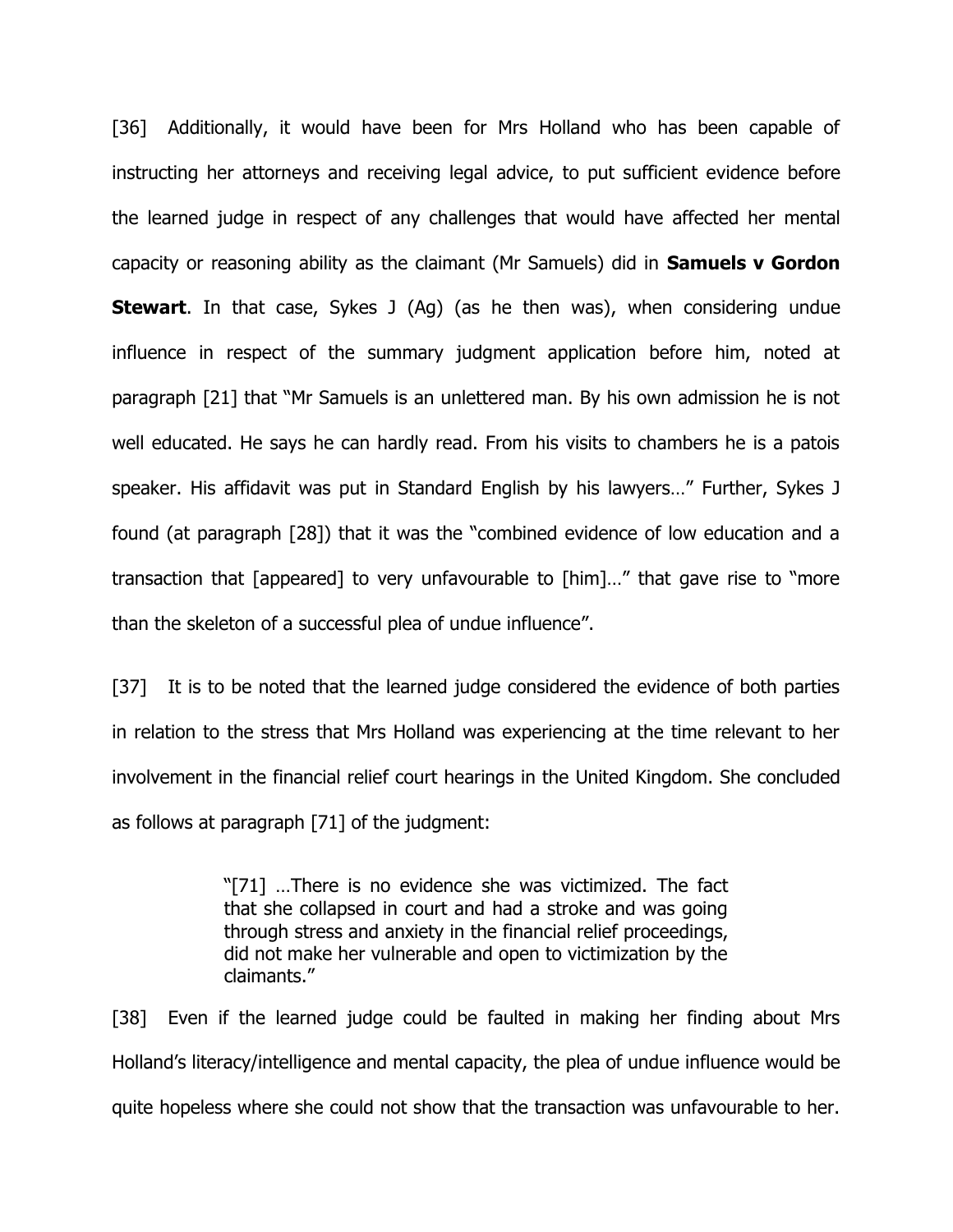It is worth mentioning that in **Sagicor v Taylor-Wright** the Board stated, at paragraph [31], that "even if a main plank in the pleaded claim was susceptible to a challenge (forgery) which could only be resolved at trial, **nonetheless the defendant's response to it was one which, if true, simply demonstrated the claimant's entitlement to the relief sought by the claim. It was therefore a case in which a trial would have amounted to no more than a serious waste of time and expense for the parties, where the defendant's case disclosed no real prospect of her successfully resisting the Bank's claim** and where the grant of summary judgment was the appropriate relief for the judge to grant the Bank, on the hearing of the parties' cross-applications" (emphasis added). I find that statement in respect of forgery equally apt to Mrs Holland's challenge in respect of undue influence.

[39] Having considered the learned judge's treatment of the issues raised before her, it seems to me that Mrs Holland has no real prospect of succeeding on the appeal. However, in the event that I have been too generous in my assessment of the respondents' case, I will proceed to consider the risk of injustice.

#### **Whether there is a real risk of injustice if the stay is not granted**

#### Submissions on behalf of the applicant

[40] Dr Barnett submitted that in resolving this question, it should be borne in mind that Mrs Holland is "completely vulnerable". He submitted that the risk of injustice was greater to her as the respondents were protected by the injunction (which was granted on 12 March 2015 and further extended; it restrains Mrs Holland from removing assets/money/goods from the jurisdiction up to the value of US\$250,000.00). Counsel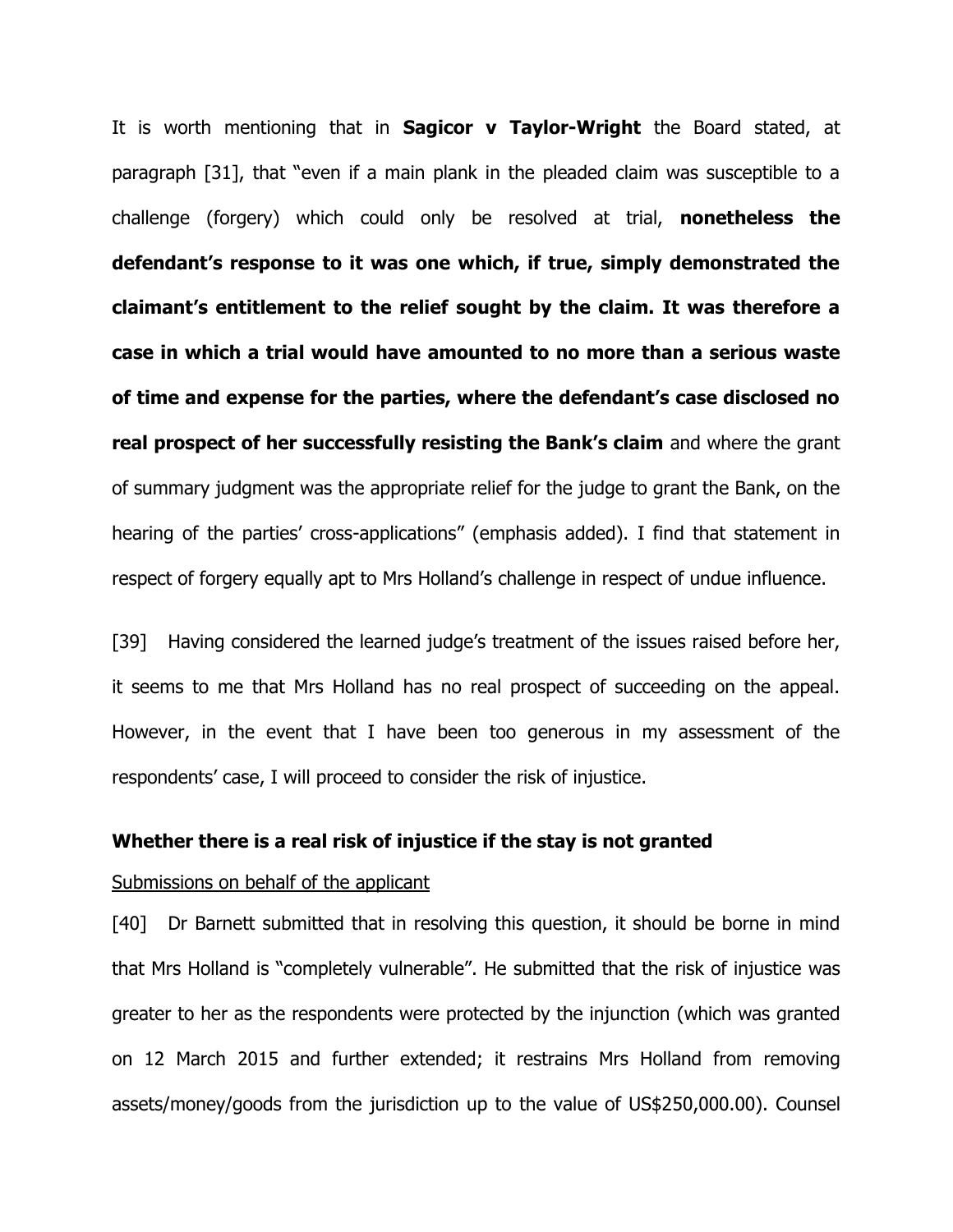submitted that Mrs Holland, on the other hand, would suffer irremediable harm if the stay of execution is not granted as she would be exposed to all means of executing judgments, including but not limited to committal and losing her only home located at Upton in the parish of Saint Ann, being evicted with her family as well as the benefits she has under a mortgage over lands located at Chester Castle, in the parishes of Westmoreland and Hanover.

[41] Counsel contends that in the event that she is successful on appeal, it would be an "empty judgment" as she would have lost her home at Upton which was inherited by her and her brother.

#### Submissions on behalf of the respondent

[42] Mr Manning acknowledged that there are competing issues; on the one hand the respondents possess something of value in the hard-fought summary judgment in a simple claim for recovery of debt which has been overcomplicated by Mrs Holland. On the other hand, Mrs Holland contends that the enforcement of the judgment by the respondents would cause her to lose her only home at Upton, which she owns in equal shares with her brother.

[43] When weighing the issues, it was submitted that the following points should be considered:

> "(i) The loans that are the subject matter of this claim were made to the Applicant more than a decade ago, the demand for recovery of them was made in 2012 and the claim commenced in 2013. The judgment in this matter has been a long time coming, and given that the Applicant has never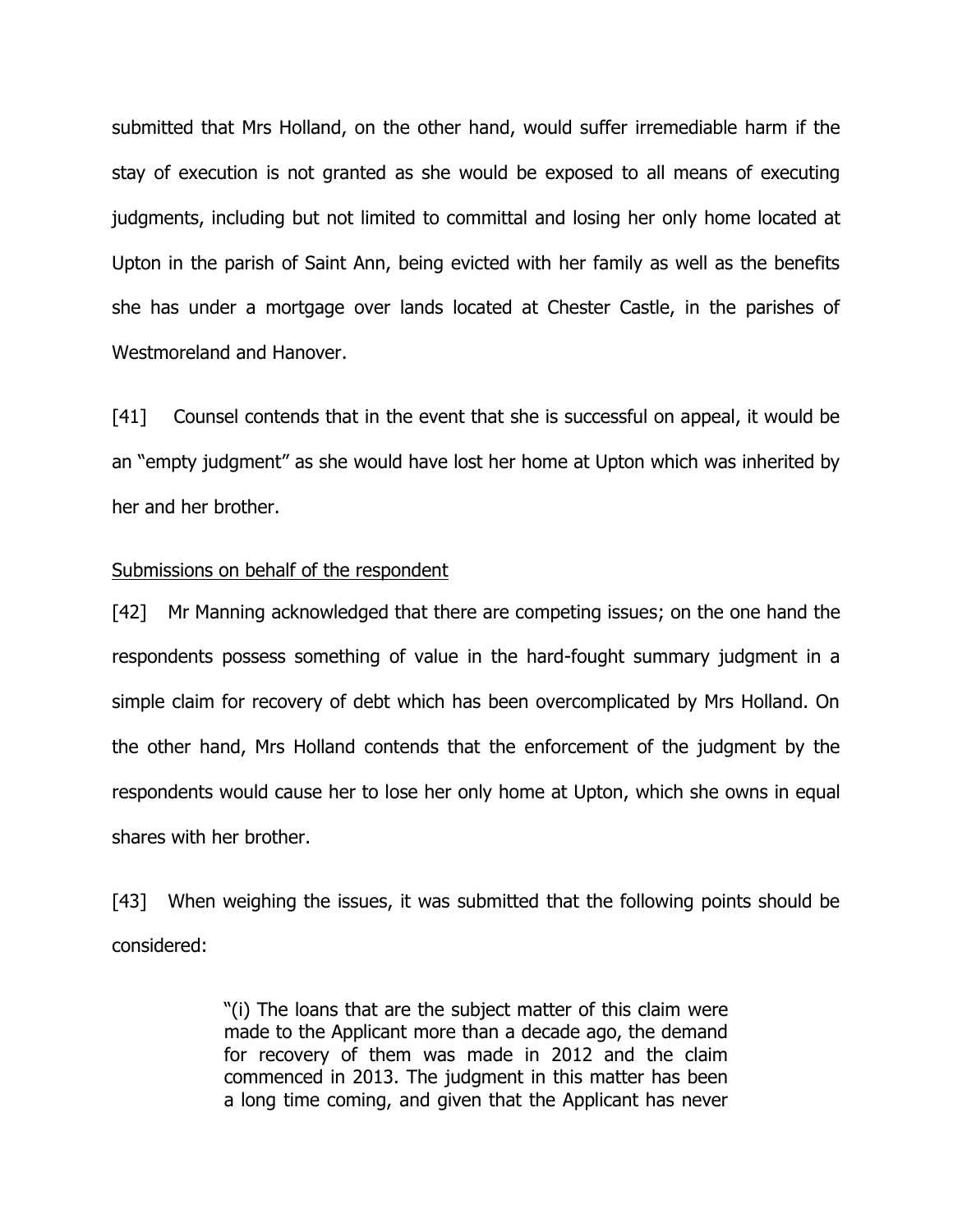disputed receiving the monies in question, she has had a long time to prepare for an unfavorable outcome in the proceedings.

(ii) The loans that are the subject of the action and appeal were made by the Respondents to the Applicant on almost identical terms to the ones that she acknowledged and repaid up to December 2007 while still romantically involved with the 2<sup>nd</sup> Respondent.

(iii) A loan by any other name is a loan. Whether, as the Applicant has done, synonyms such as 'soft loans' or 'not loans of a commercial nature' are adopted to describe the loans or belated attempts are made to label them as 'gifts', the loans in this matter are sums that the Applicant ought to repay without further delay.

(iv) It lies ill in the mouth of the Applicant to now deny her indebtedness when she repeatedly acknowledged the debt and made unfulfilled promises to repay them over the years.

(v) The Applicant has put forward no evidence to show that she will face financial ruin if she is required to settle the judgment debt. The Applicant is not without substantial assets and means.

(vi) The Applicant has not asserted that there is a risk that the Respondents will be unable to repay the judgment sum if, after settling the judgment debt, she then succeeds on the appeal. In fact, the Applicant repeatedly averred in her Affidavits to the 2<sup>nd</sup> Respondent's wealth.

(vii) The very home that the Applicant is now asking this Honourable Court to consider inviolable was advertised for sale by her to repay the loans that she is now at pains to deny that she owes.

(viii) The Applicant invested the loan equity she acquired from the Respondents into the pursuit of financial relief proceedings in the UK, and enjoyed an immediate and substantial return on her investment when the financial relief proceedings ended with the award to her of property, including one known as Batts Hill that was worth £790,000. Although the Applicant had promised to sell that property to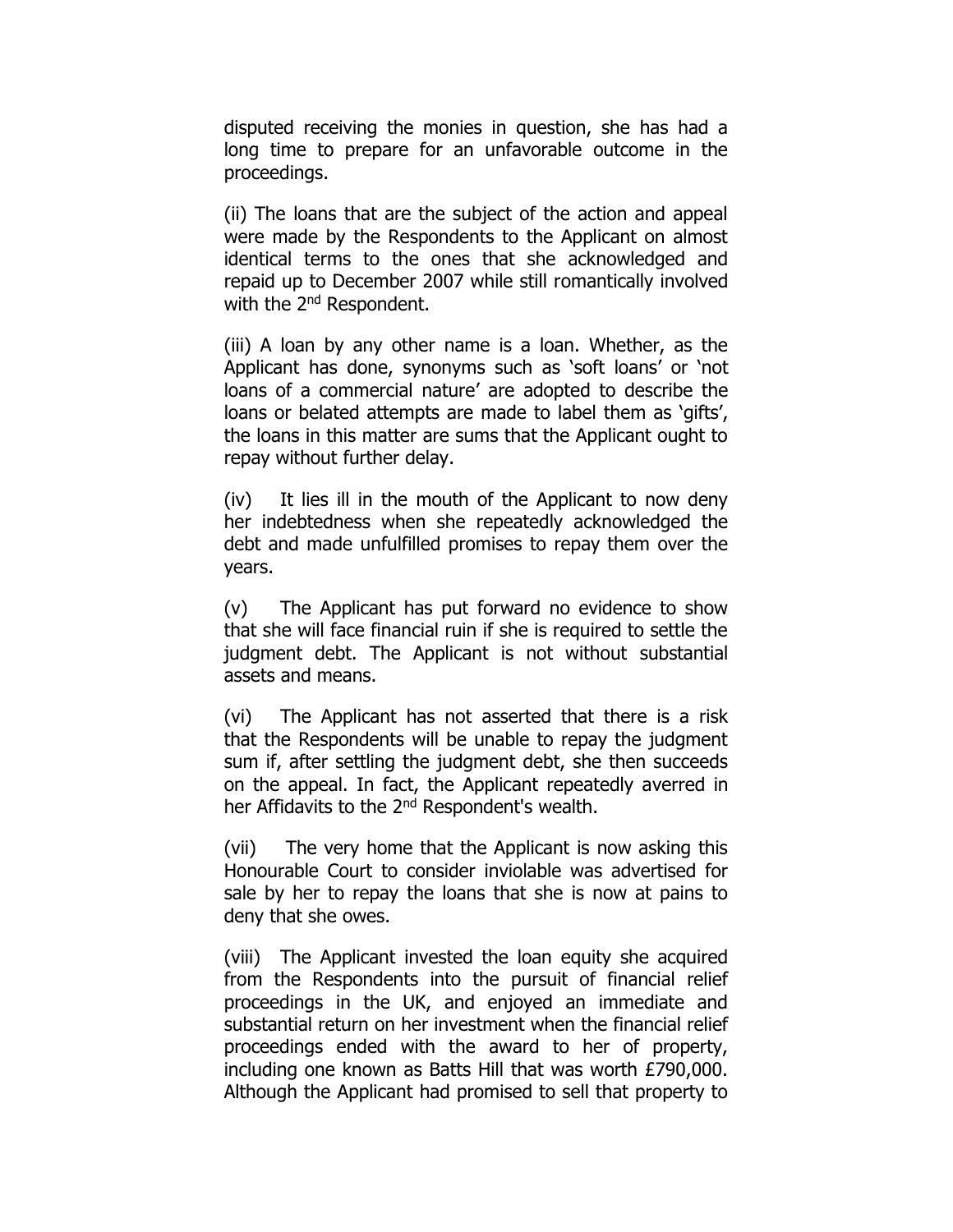pay the debt, when she eventually sold it, no portion of the net proceeds of sale was paid to the Respondents, and no account has been set out in any of her affidavits to say what use was made of the income generated from that sale.

(ix) The Applicant exercised powers of sale as a mortgagee and disposed of a property in Jamaica for a price of US\$150,000 while the parties were engaged in mediation in an effort to settle the claim, but never paid a single cent of the net proceeds of sale to the Respondents.

(x) The Applicant's ownership of more than 393 acres of land in Chester Castle in the parishes of Westmoreland and Hanover is thinly masked as her having an interest solely as a mortgagee. Under this thin veil is an insubstantial mortgage in the amount of \$800,000, which is owed by the Applicant's long-deceased father. That the Applicant is the true owner of this property is also revealed in the judgment of the UK Court in the financial relief proceedings.

(xi) The fact that the balances in the bank accounts that the Applicant identified in her Affidavit in the Court below have remained unchanged, yet she has managed to survive, suggests that the Applicant has a source of income or means that have not been disclosed to this Honourable Court.

(xii) Upton House has not been the Applicant's only home during the proceedings in the Supreme Court, because she resided in the United States as a green card holder at times. However, the Applicant has never disclosed who the owner of the home she occupied in the United States was, or the income tax returns she filed in that country.

(xiii) As no date has yet been scheduled for the hearing of the appeal, the Respondents face an (as yet) indeterminable delay in recovering the fruits of their judgment."

[44] It was further submitted that the judgment debt owed by the Mrs Holland stands

at approximately US\$232,140.00, being the principal amount of US\$159,000.00, plus

interest (amounting to approximately US\$73,140.00 for interest). Mrs Holland is also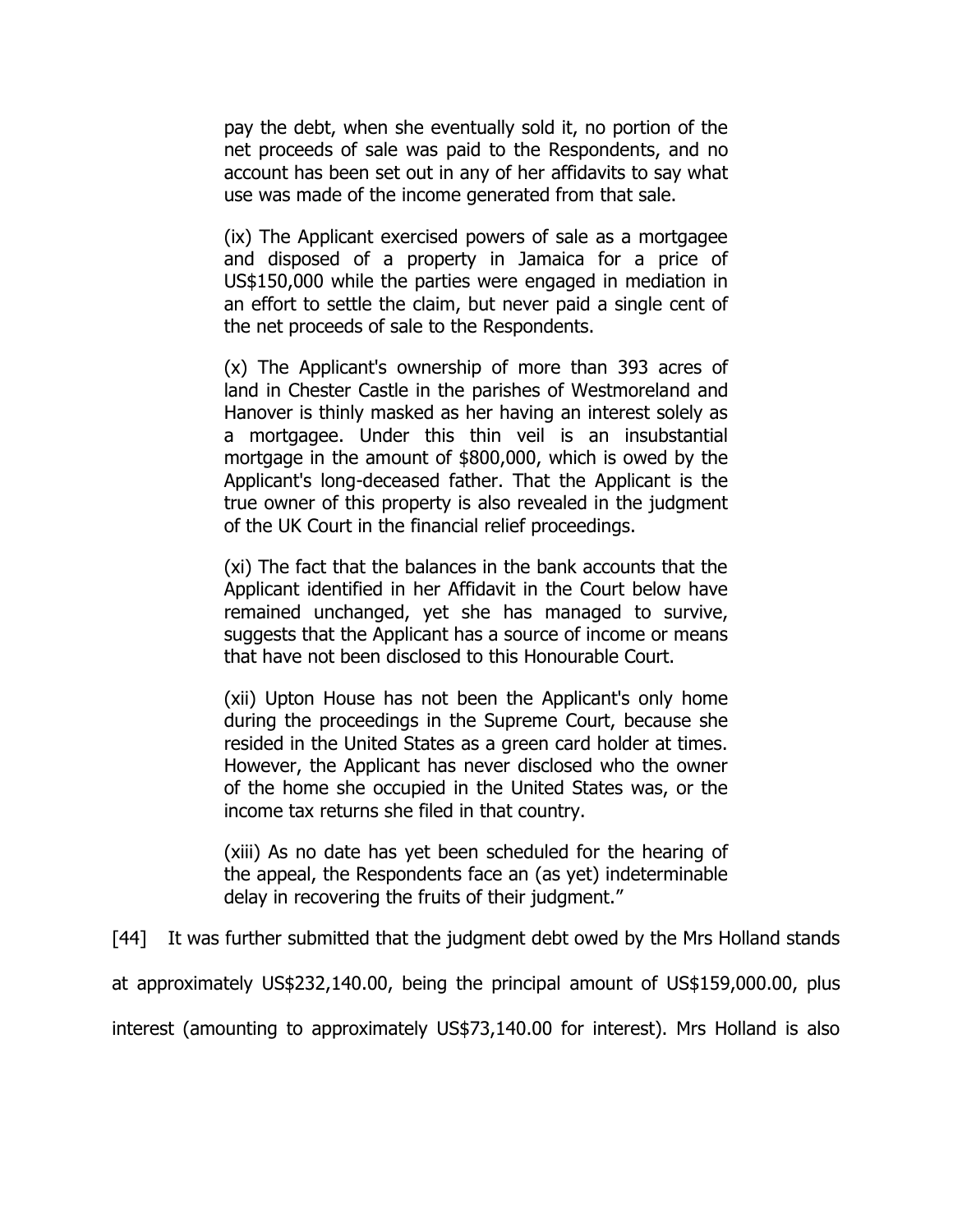liable to pay costs in an amount that is yet to be determined. Counsel also stated that it bears noting that interest continues to accrue on this debt.

[45] In all the circumstances, it was submitted that the application ought to be refused. However, if I am minded to grant a stay to prevent Mrs Holland's home from being sold, that stay should be on condition that either the entire judgment debt or a substantial portion of it be paid into a foreign currency interest-bearing account, pending the appeal. The case of **United General Insurance Company v Marilyn Hamilton** [2018] JMCA App 5 was relied on in support.

#### **Discussion and analysis**

[46] I am minded to agree with the submissions of Mr Manning that the risk of injustice is greater to the respondents in all the circumstances. I have come to this view for the following reasons:

- (i) Firstly, the respondents who have a judgment in their favour will now have to incur the additional cost of an appeal and continue to be deprived of the fruits of their judgment.
- (ii) Secondly, Mrs Holland's appeal will not be rendered nugatory as the monies can be recovered. Mrs Holland herself has contended, in her affidavit, that the respondent, Mr Brooks, is "very wealthy" which naturally minimises the possibility that the monies cannot be repaid in the event that she is successful on appeal.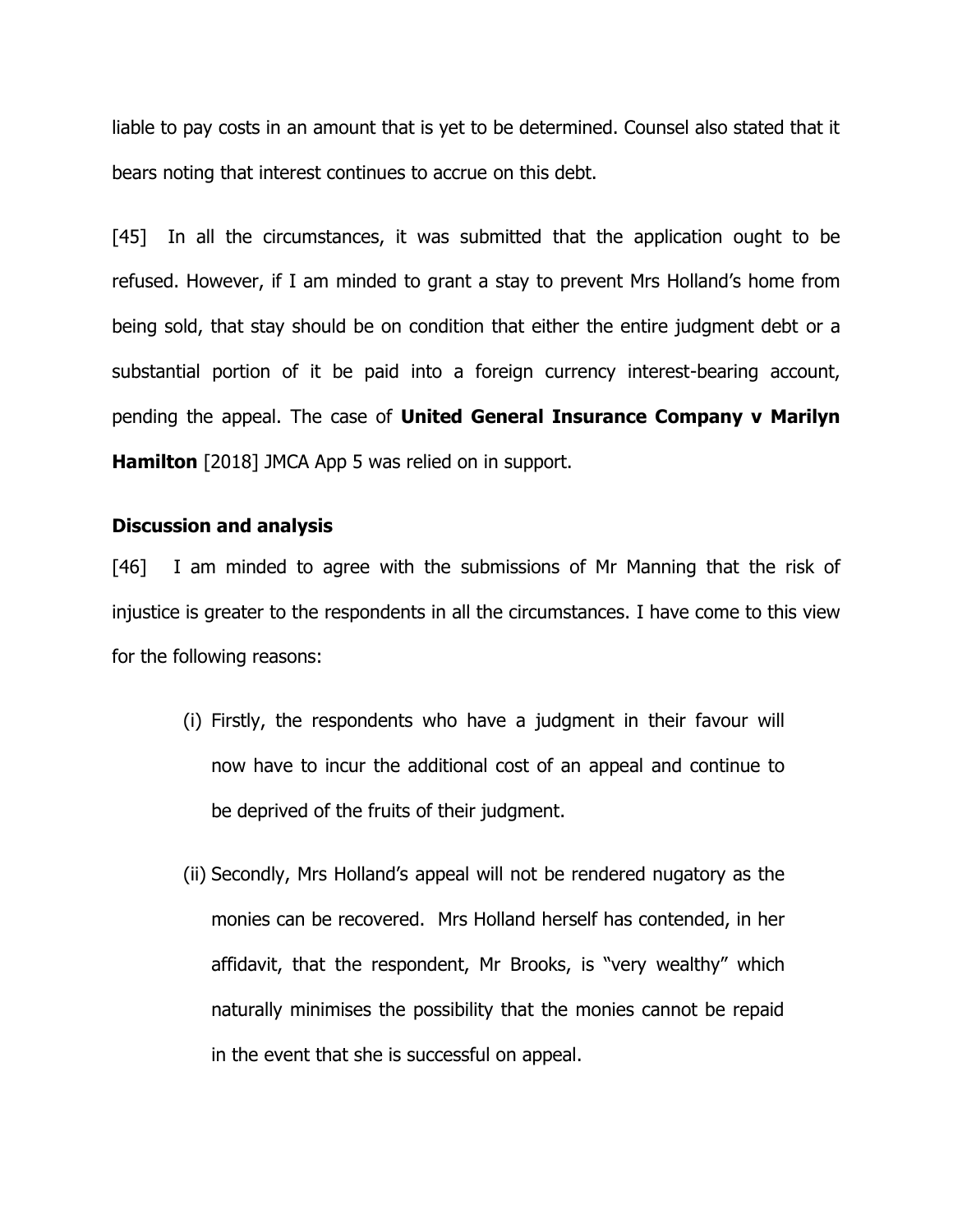- (iii) The appeal is unlikely to be stifled if the stay is not granted, as the applicant has stated (in her affidavit in support of the application) that she is fortunate to be in the position that her attorneys have not billed for legal services.
- (iv)There is affidavit evidence from Mrs Holland that she remarried and has a residential address in the USA with her husband. As submitted by Mr Manning, she has managed to exist and survive in spite of her inability to access certain funds or sell certain real estate due to the injunction.
- (v) Mrs Holland herself has stated in her correspondence to Mr Brooks from as far back as 2009 that she has been trying to sell the Upton property to repay the loan as soon as possible and even stated in her email dated 4 July 2011 that the furnishings have been removed. I do consider therefore that any hardship expressed in relation to the loss of the Upton property is somewhat exaggerated.

[47] It seems to me that I should put no restraint upon the respondents at this time in deciding how best to have access to the fruits of their judgment. The application for stay of execution will therefore be refused.

[48] The orders therefore are: